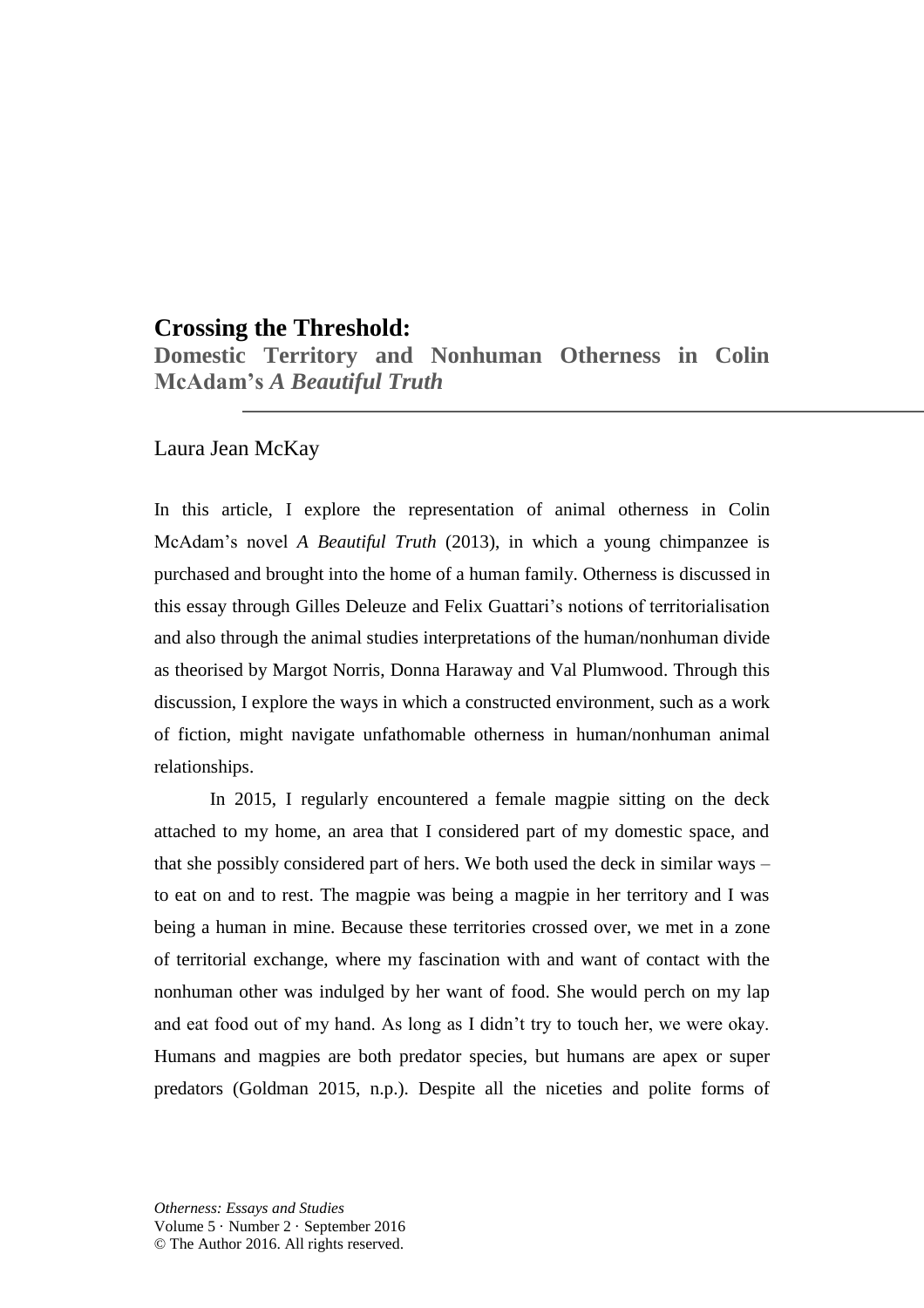exchange between two animals that couldn't communicate very well with each other, she was always the one at risk. In every encounter, she was the one taking the chance, the one who might die. It was she, who was being fed unnaturally, who was losing her fear of humans, who, if she became violent, would suffer the consequences of death or removal. It was always an unfair exchange, it would never be equal.

In *A Thousand Plateaus: Capitalism and Schizophrenia* (1987) Gilles Deleuze and Félix Guattari argue that territory is 'a result of art' (Deleuze and Guattari 1987, 316) in that territory is established by marking (for example, with rocks, barriers, scent and paint). Deleuze and Guattari's discussion of 'territorial signs' or indexes (ibid., 55) focuses on physical territory. Territorialisation exists in a constant motion of deterritorialisation and reterritorialiasation for these theorists, in which territory is established and redefined. Of this action they ask, 'how could movements of deterritorialisation and processes of reterritorialisation not be relative, always connected, caught up in one another?' (ibid., 10). Deleuze sheds more light on these notions in an interview with journalist Claire Parnet, *Gilles Deleuze from A to Z* (2012), which was released after Deleuze's death. Here, Deleuze explains that 'territory is defined in relation to a movement by which one leaves the territory' (Deleuze 2012). Deleuze continues:

there is no territory, without a vector of exiting the territory; there is no exiting the territory, that is, deterritorialisation, without at the same time an effort of reterritorialising oneself elsewhere, on something else. All this functions with animals and that's what fascinates me (ibid.).

This process of deterritorialisation and reterritorialisation is indicated by mark making, which Deleuze and Guattari term as 'territorial signs' and 'indexes' (Deleuze and Guattari 1987, 55), distinguishing 'three kinds of signs: *indexes (territorial signs), symbols (deterritorialised signs), and icons (signs of reterritorialisation)*' (ibid., 65, italics original). They further note that 'Signs are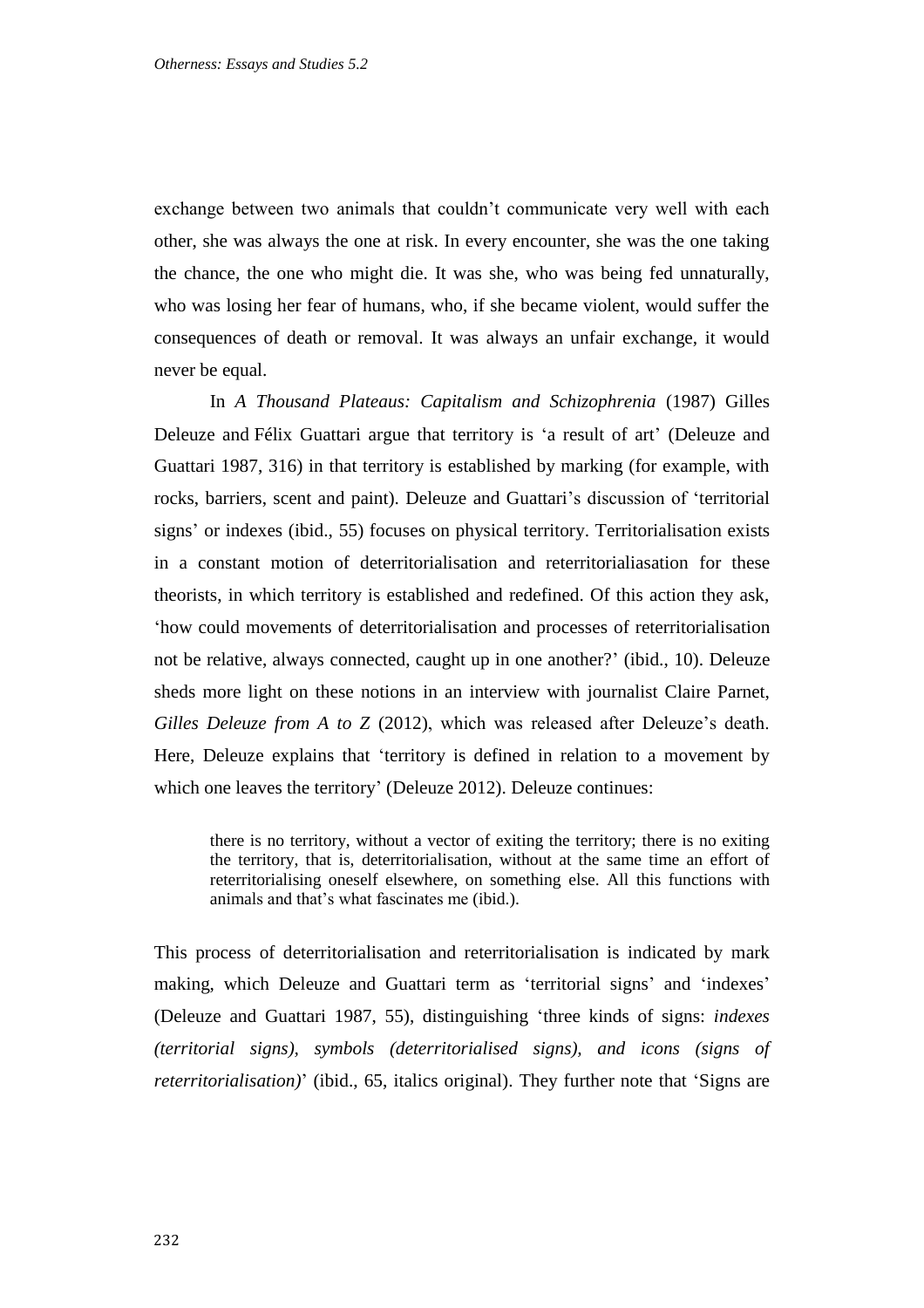not signs of a thing; they are signs of deterritorialisation and reterritorialisation, they mark a certain threshold crossed in the course of these movements' (67). In Deleuze and Guattarian thinking, territory can also be considered in terms of otherness and the portrayal of the other through 'territorial representation' (Deleuze and Guattari 1977, 184).

I focus on the notion of territory in a domestic setting to consider how fiction about nonhuman animals navigates otherness. The word 'domestic' originates from the Latin for 'house' or 'home' (*domus*). The term domestic territory, in the context of this article, indicates the space marked out as home by human or nonhuman animals, often used for nesting. Fiction that imagines domestic territory may depict a space that is shared, transgressed and disputed by humans and other animals. Novels that represent human/nonhuman animal interactions often attempt to navigate the borders and territories of human and nonhuman otherness. In doing so, they confront what is known as 'the question of the animal' (Derrida 2008, 8),<sup>1</sup> that is, the impossibility of a human understanding of nonhuman animals. Fictional imaginings of human/nonhuman interaction explore territories that are often not navigable in reality, ones in which humans and other animals can communicate, have sexual relationships, in which power is held by the nonhuman and where animal minds are imagined into human worlds and vice versa. As I explore the complex plot of *A Beautiful Truth*, I expand this notion of domestic territory to include the physical body and the invasive encounters that humans have with other animals. I also wish to draw attention to the idea of psychological terrain (an area that isn't explicitly discussed by Deleuze and Guattari) as perhaps the most invasive area of human interaction with animals, where notions of training, breaking and experimenting are synonymous with human/animal relationships. In my discussion of domestic territory, I include

 $\overline{a}$ 

<sup>&</sup>lt;sup>1</sup> Jacques Derrida draws from Heidegger to discuss 'the question of the animal' in *The Animal That Therefore I Am.*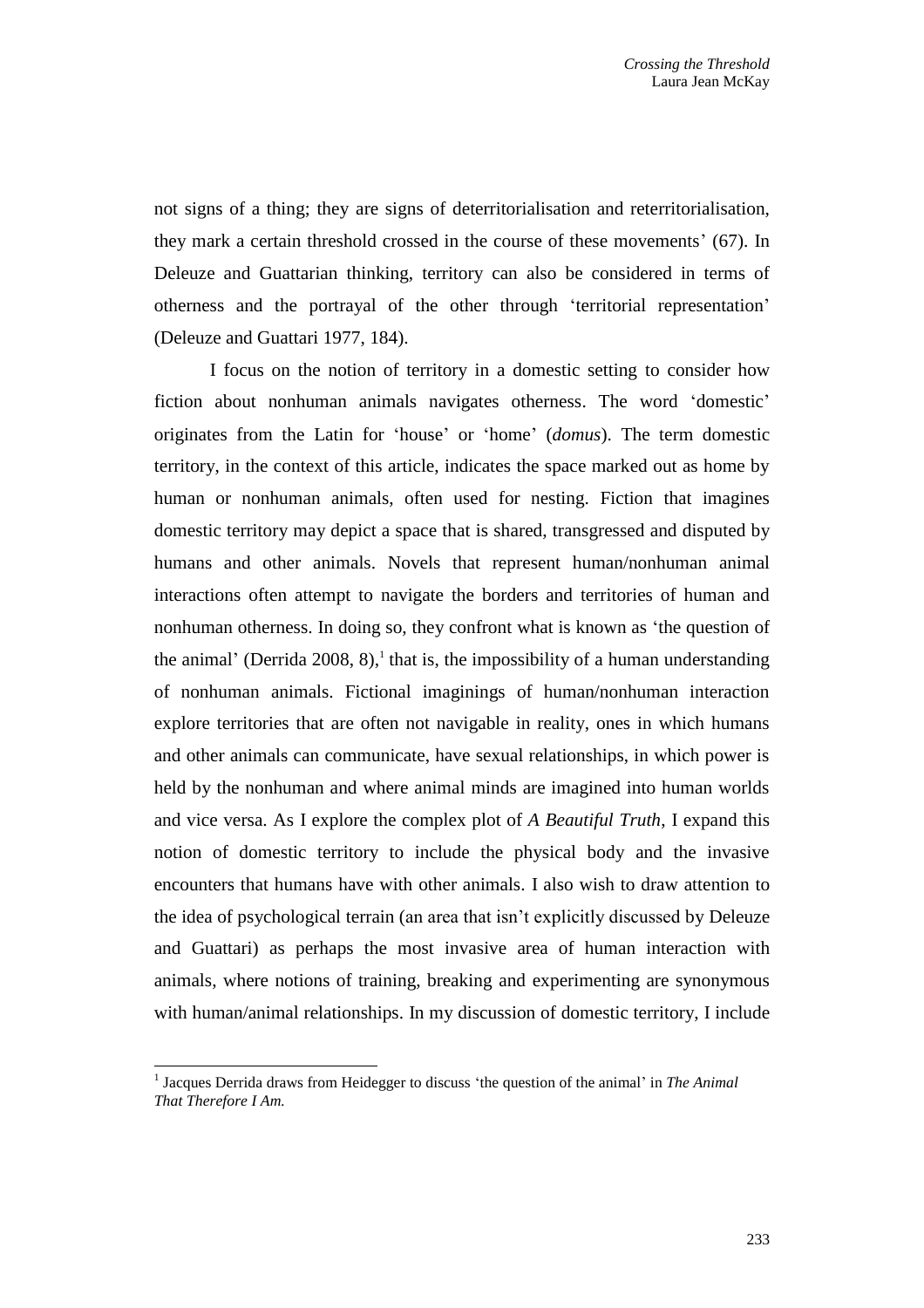the physical space that beings inhabit, as well as bodies and minds in these spaces. I argue that *A Beautiful Truth* is a case study of a fiction that is especially concerned with the physical and psychological aspects of non-human bodies, and how these spaces are used by humans in the domestic sphere.

Along with notions of territorialisation, the persistent gap between human and nonhuman animals is a preoccupation in philosophical studies of human/nonhuman relationships, and one that arises in fictional portrayals. Animal studies theorists Margot Norris, Donna Haraway and Val Plumwood focus on this divide in their work. In *Beasts of the Modern Imagination* (1985), Norris discusses human/nonhuman interactions in the context of  $18<sup>th</sup>$  and  $19<sup>th</sup>$  century thinking. This was a time when the conceptualisation of humans versus animals was polarised into the cultural (human) and creatural (nonhuman) (Norris 1985, 3- 4). Norris shows how these categories were collapsed by the seminal findings of Charles Darwin and the biocentric creations of Franz Kafka and D. H. Lawrence (among others) who wrote '*as* the animal – not *like* the animal, in imitation of the animal – but with their animality speaking' (ibid., 1). Anthropocentric thought continues despite Darwinian and subsequent contributions and, as Donna Haraway explains in *When Species Meet* (2008), human exceptionalists still place humans 'on the opposite side of the Great Divide from all the others' (11). However, Haraway's arguments across a number of works also demonstrate how this binary can be passionately disrupted. Haraway describes this as 'mak[ing] a mess out of categories' (ibid., 19), through a discussion of humans as 'companion species' (see also *The Companion Species Manifesto*, 2003) and an emphasis on 'species interdependence' (19).

Philosopher Val Plumwood also offers a critical framework to think about animal bodies and how they are separated from the animal being by anthropocentrism. In her article 'Babe: the Tale of The Speaking Meat' (2011), Plumwood discusses the dichotomy of human relationships to animal bodies –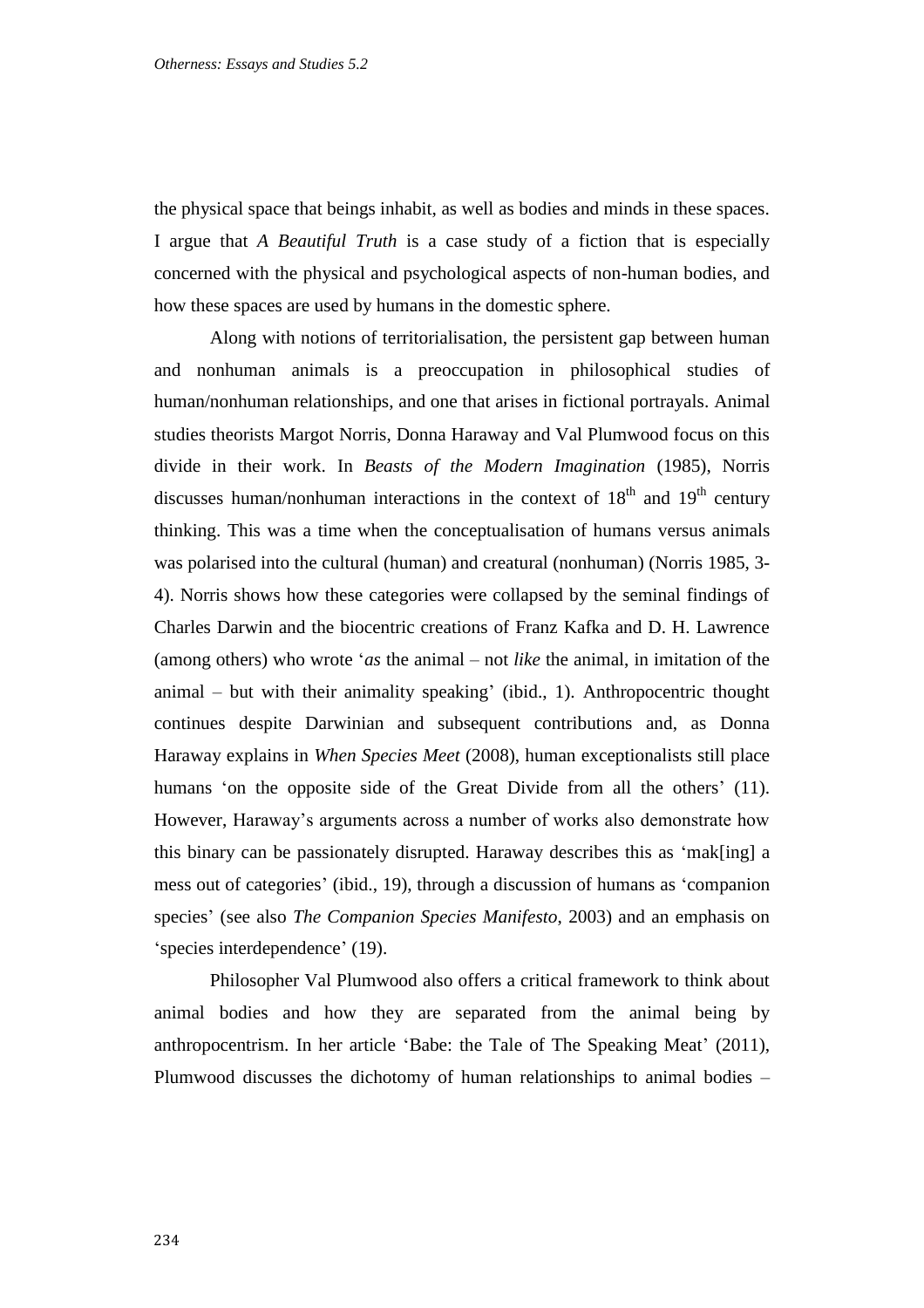especially when the terms of engagement change, such as when an animal is moved from farm animal to pet. Plumwood argues that:

There is injustice for such a being in being conceived reductively as body, first because such conception singles its referent out for treatment as radically less than it is, and second because such an instrumental reductionism defines the Other in terms that assume the right of a "higher" group to treat them as a resource for their ends. (2011, 205)

In terms of territorialisation, the shifting boundaries of human/animal engagement that are considered by Norris, Haraway and Plumwood, allow a discussion of novels that challenge the human/animal binary, and reveal what interspecies relationships may look like when the binary is destabilised, reversed or eradicated. To this discussion of animal bodies, I would like to add the work of animal studies theorist Vinciane Despret, who examines the lives of working animals and animals in captivity. Despret argues that, even in livestock and institutional situations, nonhuman animals can be understood to have agency through an acceptance of nonhuman perspective and exchange. She discusses the exchange between a parrot, Alex, and the researchers working with him, who have come to understand the bird's 'right to "want"' (Despret 2008, 125). Despret argues that 'By restating and inverting the question of control – no longer a solution requiring purification but a problem to be negotiated – the laboratory authorised a superb exchange of properties between the researchers and their subject' (ibid., 125). *A Beautiful Truth* proves a difficult case study to explore notions of animal agency, as the chimpanzee character's body is used as a resource in different scenarios of domesticity throughout the book and is repeatedly placed in situations where he is 'other', often responding to this othering through violence.

The notion of violence might be discussed more fruitfully as a form of agency through Norris' theories. Norris maintains that the function of 'animal violence' is 'a discharge of power for its own sake, as an expenditure of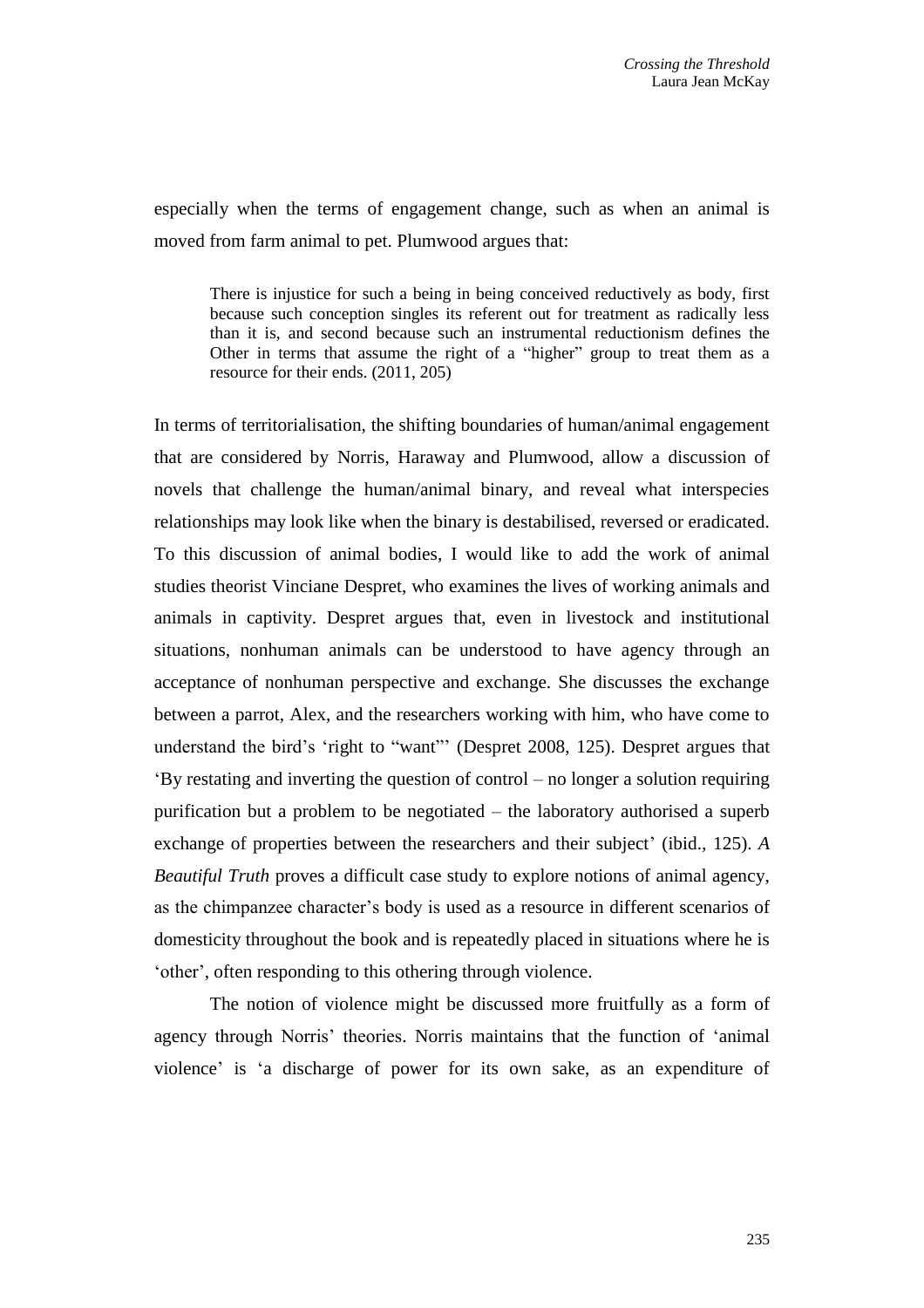superfluous, opulent energy and strength, and it is therefore simply appropriative, destroying its victims without malice or hatred, as the simple fulfilment of its biological destiny' (Norris 1985, 10). According to Norris, humans (in biocentric thought) are 'militaristic' in their violence, which is a natural 'fatalistic assent' (ibid., 10). Norris implies that violence is conveyed differently by humans as compared to other animals. While humans plot violence, other animals are more likely to react immediately. These arguments about militarised human violence relate to Deleuze and Guattari's notion of 'the abstract machine' (Deleuze and Guattari 1987, 7), in which human processes are mechanical ones. The abstract machine is 'a technical and physical construct that operates *on* bodies and social or concrete assemblages according to symbolic and transcendent imperatives (producing *mechanical* effects); that which territorialises and captures desire by limiting it to concrete forms' (Young, Genosko and Watson 2013, n.p.). Similarly to *A Beautiful Truth* both Norris and Deleuze and Guattari's discussions of human and nonhuman violence leave little room for animal agency. Even so, violence may be examined as the only form of agency open to Looee in *A Beautiful Truth*.

### **The Other Truth**

The character of Judy in *A Beautiful Truth* is a woman of rural 1970s United States who is unable to conceive with her husband, Walt – and both want children. Judy muses that she 'had seen enough hours and days to know that when things are truly strange their strangeness doesn't appear until after the strangeness has passed' (McAdam 2013a, 10). These thoughts come after the announcement from Walt that he has purchased a baby chimpanzee so that they can raise it as their child in their own home, a domestic arrangement that promises to be truly strange. *A Beautiful Truth* portrays the confines of emotional and physical domesticity with a complexity befitting human/nonhuman animal interactions and relationships. McAdam weaves together an enormous cast of human and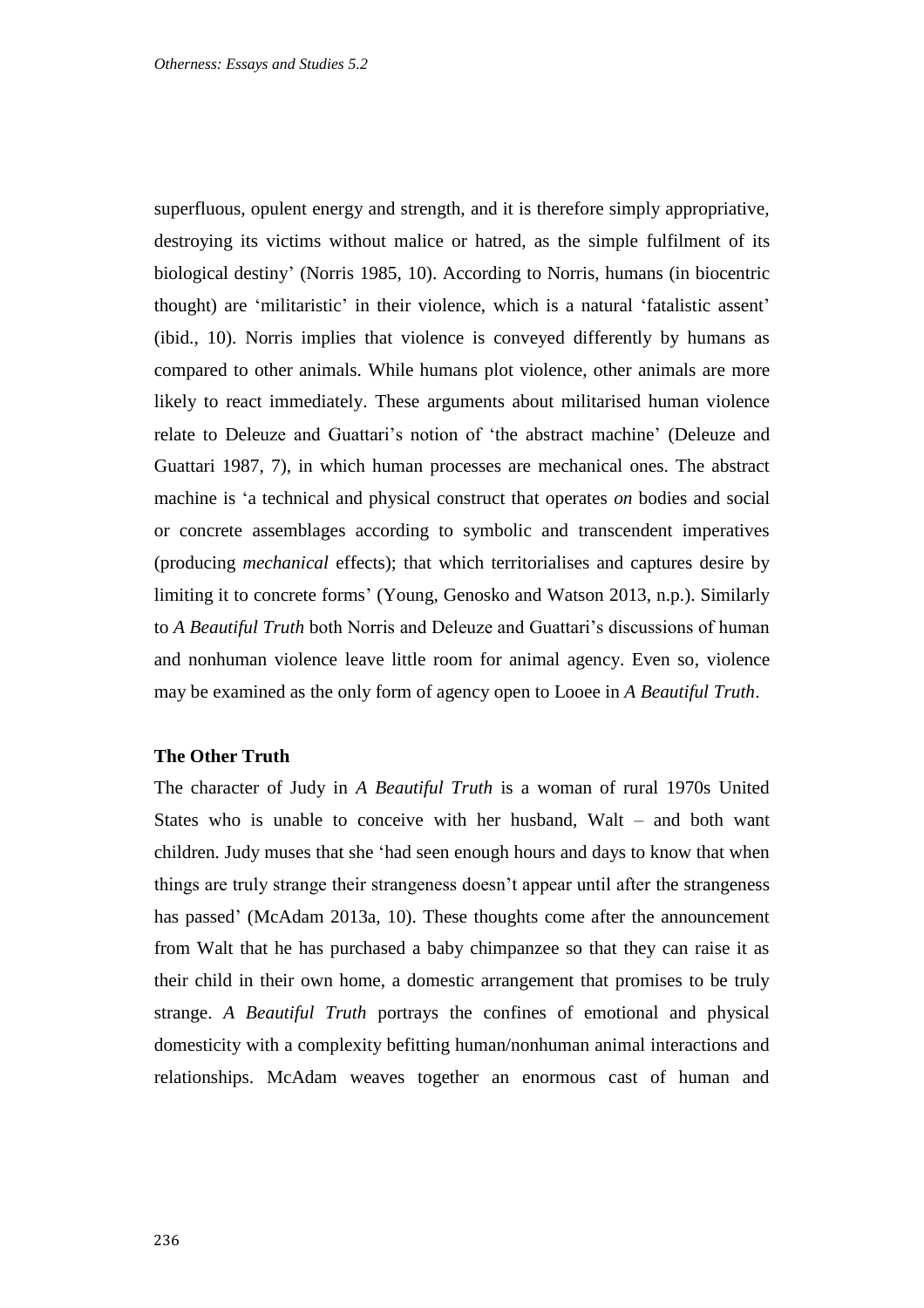nonhuman characters, perspectives and locations in order to tell the story of Looee, a male chimpanzee who was taken from Sierra Leone and sold to Judy and Walt by way of exotic animal smugglers, then rented to a pharmaceutical company for experimentation, and then finally housed in a field research centre with other chimpanzees. The novel is told from first, second and third person perspectives, from the points of view of different – sometimes multiple – characters, and in present, past and occasionally future tenses. Significantly, the novel also depicts the voices and interiority of human and nonhuman characters. This risky narrative style, where the author is attempting to present multiple sides of the story, highlights the complex relationship that modern Western cultures have with animals, enabling a broad reading of human/nonhuman animal relationships. The narratives, while at first seemingly disconnected, are united as Looee becomes increasingly significant to each. Through every shift in location and perspective, Looee's body and Looee's self are redefined as he moves from being Judy and Walt's child/pet, to being leased by a pharmaceutical company, to being part of a community for field research.

The complexity of *A Beautiful Truth* makes the novel both broad and confronting. Critical readings of the work must also navigate this sweeping portrayal of human/animal relationships and nonhuman otherness. In his essay 'Non-Human Otherness: Animals as Others and Devices for Othering', Sune Borkfelt argues that 'non-human animals are arguably placed in a constant, almost irredeemable state of alterity and are unable to speak for themselves from this othered position, which distinguishes their otherness from that of humans' (Borkfelt 2011, 137). This is particularly the case in the portrayal of Looee, who is taken from his home and forced to make do in new domestic spaces. In Judy and Walt's home he is always other; and this is also the case when he is sent to live with chimpanzees. It is easy to imagine that, had the narrative placed Looee back in Sierra Leone, Looee would have been other there too, after a childhood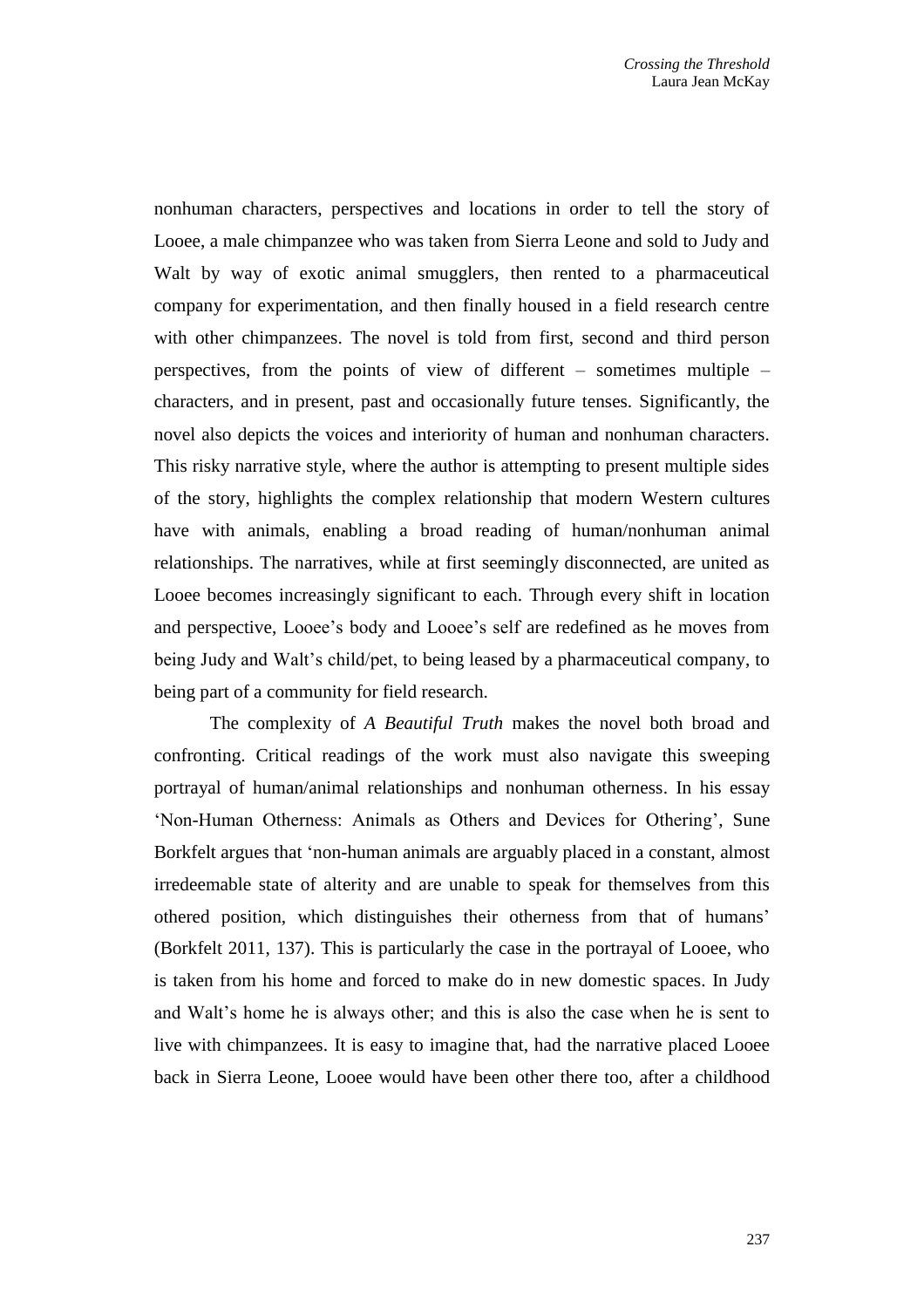raised by humans, and the damage of research experimentation on his mind and body. This unflinching look at Looee's domestic situations offers an example of the possible states of constant alterity that Borkfelt suggests.

The territories of otherness are explored in *A Beautiful Truth* through bodily and perceptual differences. At the beginning of Looee's journey, his otherness is super-imposed upon the otherness of parenthood. When it comes to the reality of adopting Looee, Judy and Walt simultaneously relate to his body and distance themselves from it. Looee has a fascination with body parts, and Judy attempts to set rules around this fascination. This relates to what film theorist and historian Kaja Silverman (discussing Lacan) describes as 'corporal zones – because they in effect represent those zones (mouth, anus, penis, vagina)' (Silverman 1983, 155-156). In the novel, Judy

looked down sometimes and saw this little hairy creature and thought is he my baby or a beast. He handed her blossoms and smiled. She could tell him to fetch his toys from the upstairs landing and he would. But he walked on all fours, always grunted before he ate, and idly put his finger in his anus and smelled his finger, sometimes licked it, although he heeded Judy on occasion when she said dirty Looee don't do that (McAdam 2013a, 42).

This focus on body as domestic space signposts Looee's later experience in The Girdish Institute, where his body is rented out to a pharmaceutical company and effectively becomes commercialised by humans.

In her book *Chaos, Territory and Art* (2008), Elizabeth Grosz discusses Deleuze and Guattari's theories of territorialisation in relation to art. Grosz argues that bodies are remade through territorialisation and chaos 'forestalled, framed, and welcomed through a regulated, tolerable if perhaps bracing and transformative dose' (Grosz 2008, 21). The transformation of Looee's body through human regulation adds to the confusion of the domestic situation in Judy and Walt's home. After adopting Looee, Judy's thoughts progress, from, 'is he my baby or a beast' to 'what's an animal?' (McAdam 2013a, 45). Neither is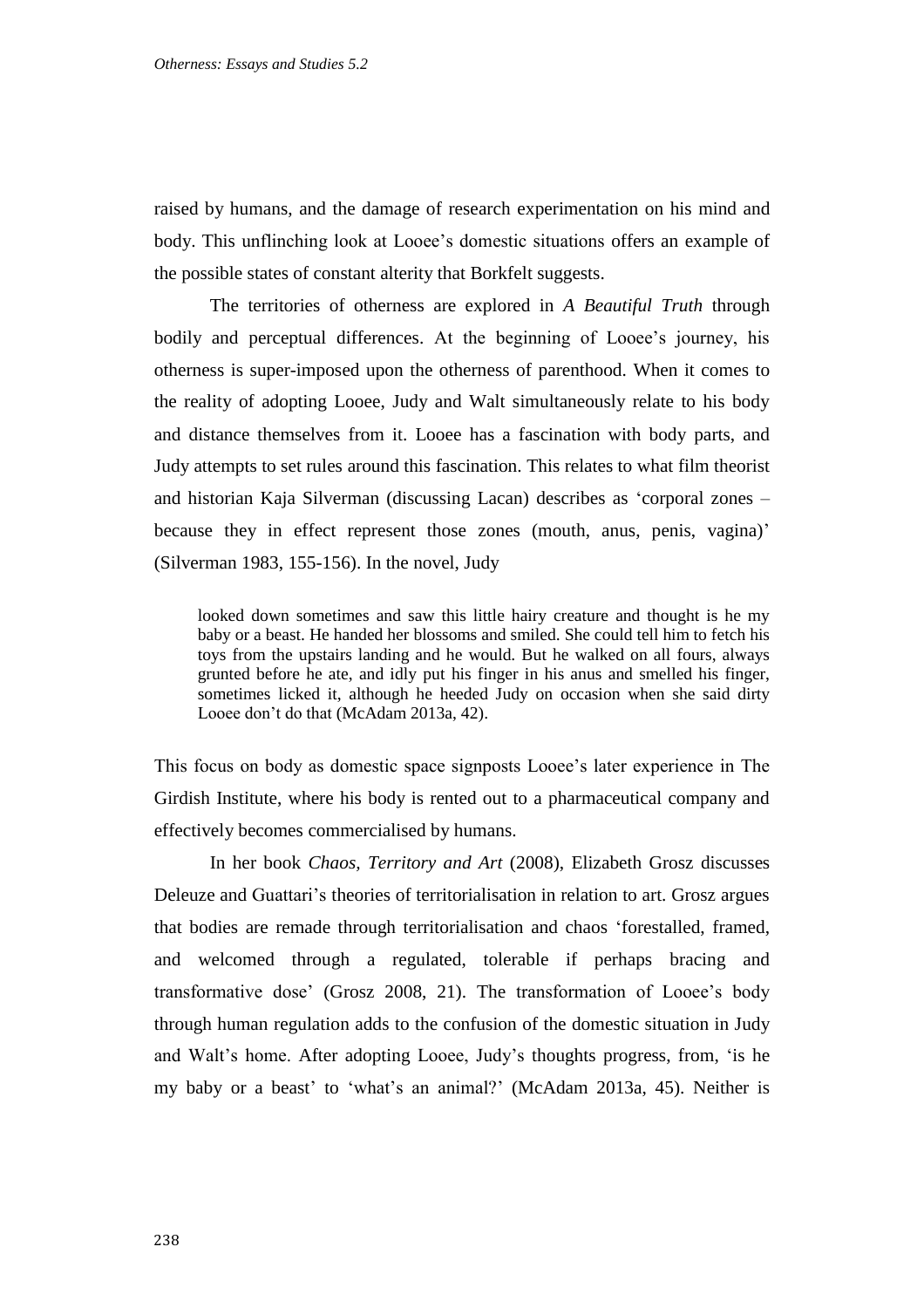answerable, or articulable, especially to people outside Walt and Judy's home. Judy and Walt keep to themselves initially, but eventually realise the way in which their family is seen by others: as an oddity and, ultimately, an alterity: 'One of them in the corner said is that a dog and Mike said that's a monkey in a suit' (ibid., 41); 'Susan just wasn't sure that Judy was spending her days as she should, and was really, frankly, afraid of seeing her with a chimpanzee' (41); 'the look on some people's faces – she saw judgment or arrogance or hints of dark questions she had not yet found the answers to' (87); 'Looee's days seemed sad to Larry, sometimes, and he would feel angry with Walt for taking him from wherever it was he belonged' (106). This transformation, of Looee the chimpanzee-as-other to Judy and Walt human-as-other-by-association, serves to both separate and unite the human and nonhuman characters. McAdam creates a kind of vortex of paradoxes for Judy and Walt, with Looee drawn in unwittingly. Judy and Walt are at once ashamed of and defiant in their roles as Looee's parents, despairing and delighting at difference and rejoicing in the unique experience of parenthood. Judy feels 'aware of other realities: that what she saw was not the whole truth, or what other people saw was simply not her truth. It was a lonely feeling' (98). While much of Judy and Walt's delight is in the upbringing of a small being, there is also joy and pride in Looee's different abilities, such as his love of swinging and climbing – the strength of his body – a joy that almost serves to overcome the realities of human-to-human versus human-to-nonhuman parenting.

McAdam warns in an interview that the relationship between humans and exotic animals brought into homes rarely goes well. This is an idea explored in other contemporary novels, especially in what reviewer Barbara J. King describes as a 'growing genre of chimpanzee fiction' (King 2013, n.p.). Books in this category might include Karen Joy Fowler's *[We Are All Completely Beside](http://www.amazon.com/gp/product/0399162097/ref=as_li_qf_sp_asin_tl?ie=UTF8&camp=1789&creative=9325&creativeASIN=0399162097&linkCode=as2&tag=thewaspos09-20)  [Ourselves](http://www.amazon.com/gp/product/0399162097/ref=as_li_qf_sp_asin_tl?ie=UTF8&camp=1789&creative=9325&creativeASIN=0399162097&linkCode=as2&tag=thewaspos09-20)* (2013)*,* [Benjamin Hale'](http://www.washingtonpost.com/wp-dyn/content/article/2011/02/08/AR2011020806038.html)s *[The Evolution of Bruno Littlemore](http://www.amazon.com/gp/product/0446571571/ref=as_li_qf_sp_asin_tl?ie=UTF8&camp=1789&creative=9325&creativeASIN=0446571571&linkCode=as2&tag=thewaspos09-20)* (2011), and Neil Abramson's *[Unsaid](http://www.amazon.com/gp/product/1599954095/ref=as_li_qf_sp_asin_tl?ie=UTF8&camp=1789&creative=9325&creativeASIN=1599954095&linkCode=as2&tag=thewaspos09-20)* (2011), not to mention fiction about other human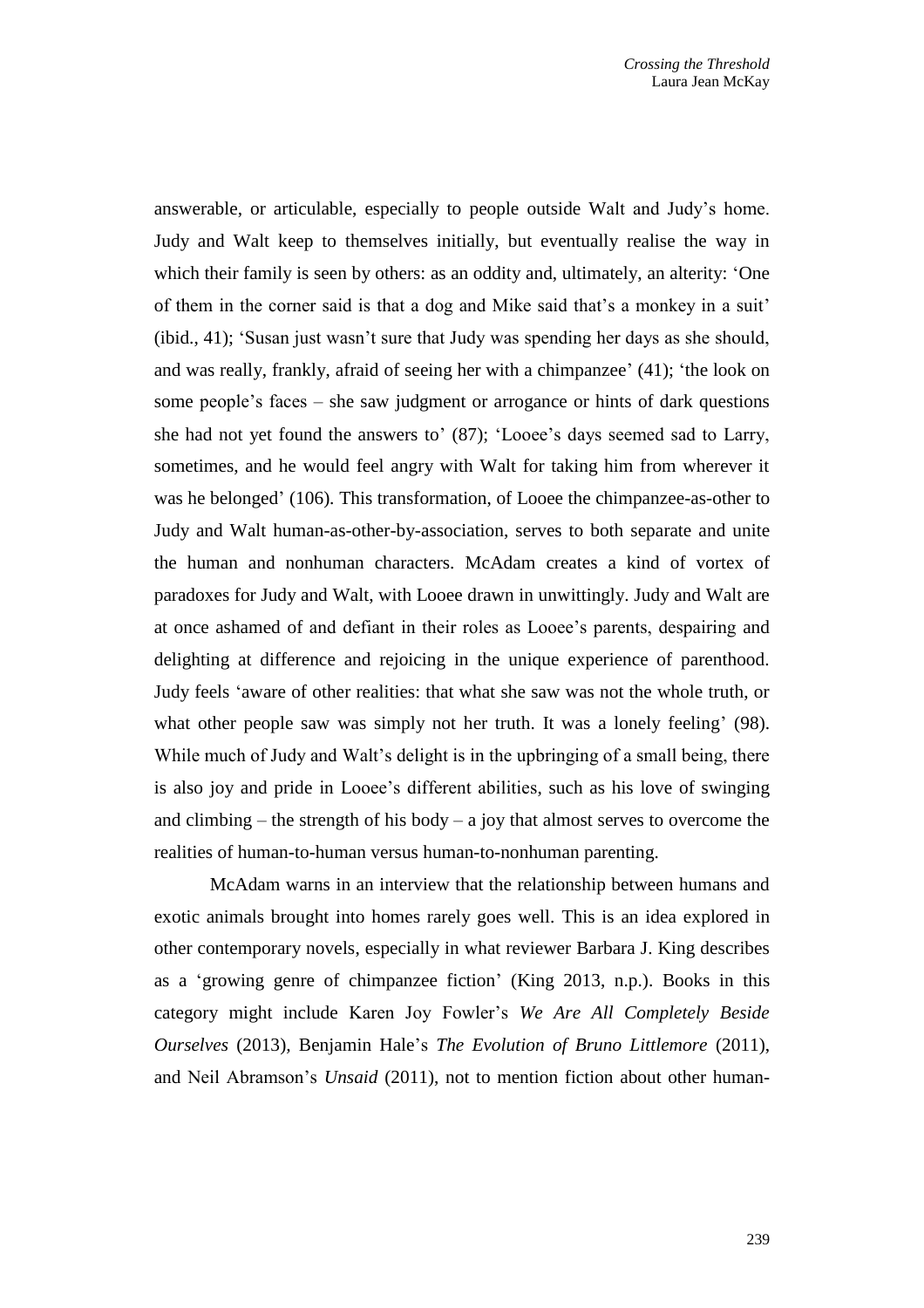simian relationships, such as Peter Goldsworthy's *Wish* (1995), about a human and a gorilla. Fowler's *We are Completely Beside Ourselves* is similar to *A Beautiful Truth* in that it depicts domestic territory gone tragically wrong. Fowler's book is narrated by a young woman who tries to come to terms with her 1970s childhood, and ultimate separation from her family's adoptive chimpanzee 'Fern'. Like Looee, Fern also ends up at an animal research facility, which uses her body for experiments. McAdam says that the 1970s was 'the heyday of people trying to raise chimps in their homes […] It still happens. And it always has the same tragic consequences' (McAdam 2013b). In 2013, I visited The Centre for Great Apes in Florida, United States of America, where ex-show chimpanzees and orang-utans were housed, along with a number of primates that had been rescued from homes where they were often raised on beer, cigars and doughnuts. The staff at the centre advised that the animals they rescue often arrive at the centre obese and some had been housed in cupboards when they grew too big and their owners didn't know what to do with them. While an infant chimpanzee is manageable and easily anthropomorphised, an adult chimpanzee has four times the strength of a human being (Walker 2009, 229). Unlike Fowler's book, where the chimpanzee is distinctly missing from the narrative (we never actually meet Fern), *A Beautiful Truth* gives voice to Looee and other chimpanzee characters. Instead of being told about Looee's experiences, the reader is invited to experience *with* the nonhuman character, 'Nights of hunger and bony moons, steel and rubber teat' (McAdam 2013a, 10).

The territorial boundaries of Looee's body are also explored in terms of his bourgeoning sexuality. Moving from infancy to childhood and then adolescence, Looee masturbates with increasing frequency, preferring human women in magazines. Judy's female friends are at times treated with suspicion, yet also the objects of his desires. In one scene, 'Susan came over and Looee was very excited. He didn't go to shake her hand, he crawled right up to her and Susan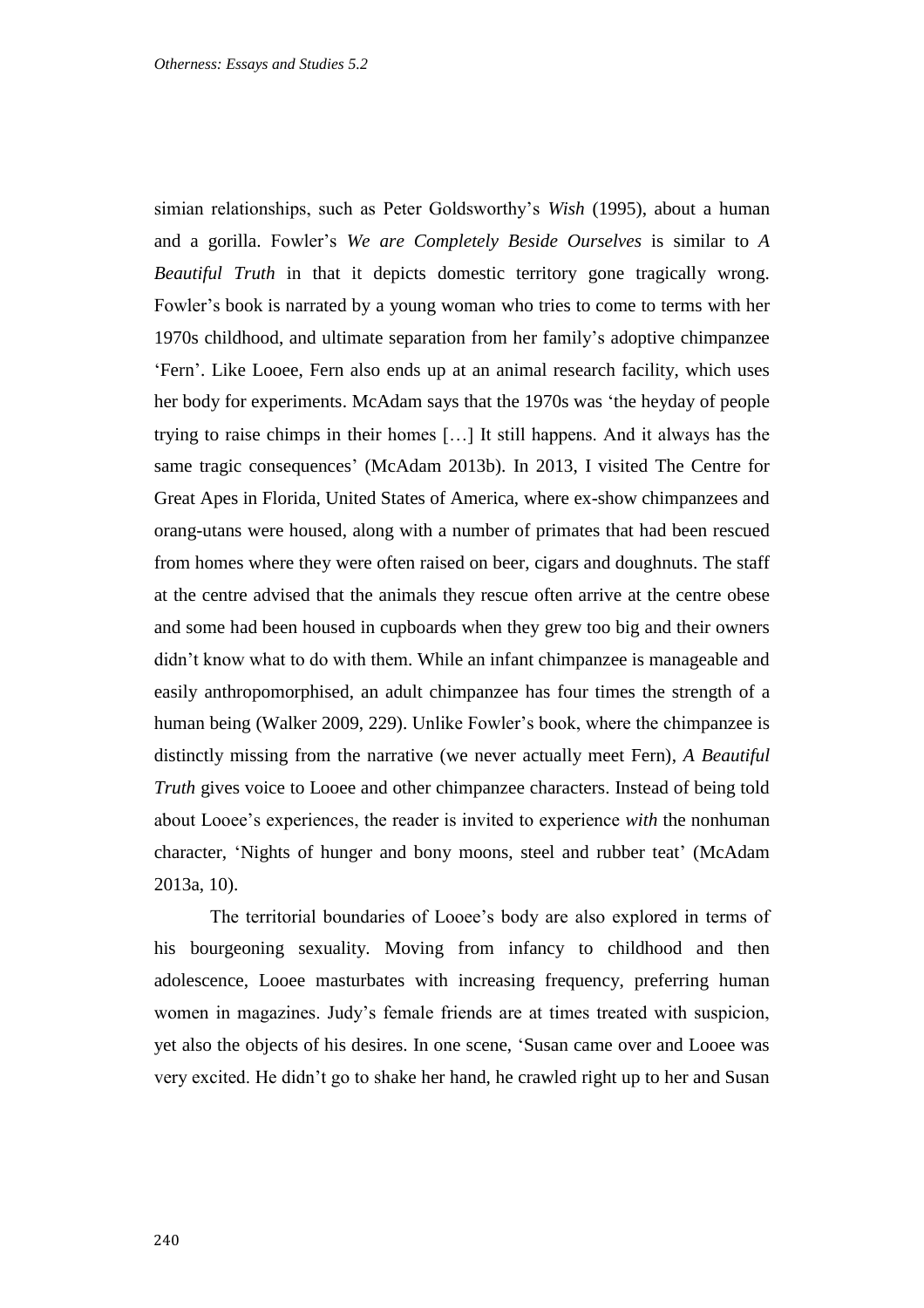said oh. He liked her big stiff boobs' (McAdam 2013a, 46). Susan is horrified when he squeezes her breast, and Judy tries to placate her by reminding her that Looee is a teenager, like Susan's children once were. Judy says 'You remember what it was like. It's just his age,' to which Susan responds, 'Well, yes, but he's not' (ibid., 49). The sentence is unfinished, emphasising that Looee is not a teenage boy, but a male chimpanzee. Just as Looee's body is owned by different human characters, Looee also tries to take ownership of women's bodies by becoming possessive. At one point, he throws the radio out the window because the song 'American Pie' seems to him to be threatening Judy. He is acutely sensitive to emotional shifts, but interprets these through a lens that the human characters neither share nor understand.

As the novel progresses, Judy and Walt's story is infused with Looee's perception of the world. Looee is eventually provided with an enclosure off the side of Walt and Judy's 'big house'. The enclosure is fitted with a doorbell, which Looee can ring if he needs to see his adoptive parents, 'But when he was in his own house he never heard no, Looee, no' (91). This domestic freedom, with constraints, allows Looee to develop in two directions: within the rules of human culture and within the rules of his innate world-view: a lonely world without the company of other chimpanzees, but one where certain needs can be met, such as climbing and swinging. In his house, Looee is territorial and lets 'no one cross his threshold unless he really liked them' (93). With this territorialised space, the relationship that Looee has with humans becomes blurred and the categories that the humans have put in place become messy – to use Haraway's phrase. A family friend, Larry, arrives early for a Christmas party and Looee becomes suspicious of his presence. I quote extensively from the following section in order to explore this human/nonhuman animal encounter and how power, territory and otherness are represented.

As Judy and Larry enter Looee's enclosure,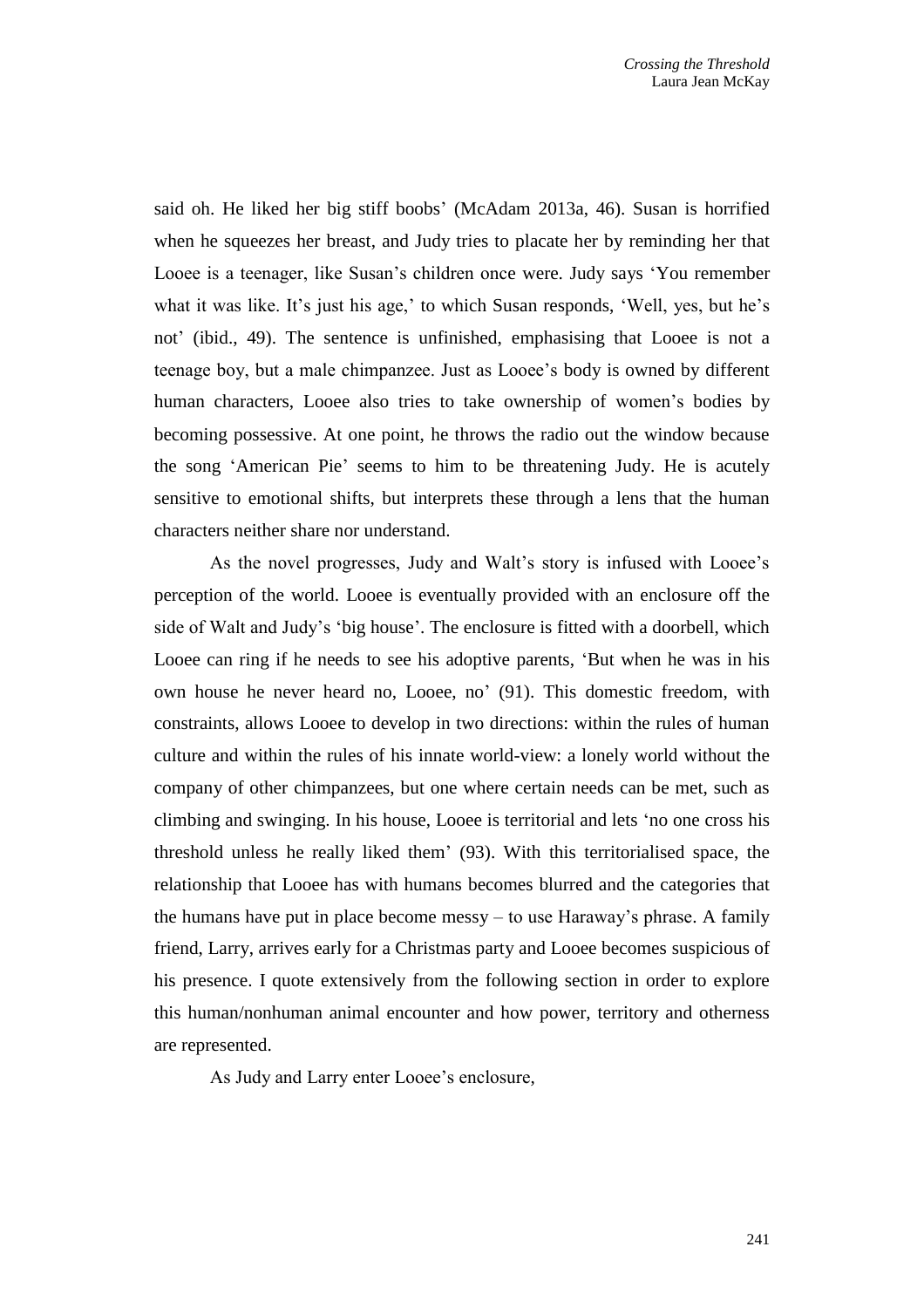there was the warmth of alcohol on their breath, the warmth of distant light – and Looee felt immediately removed from both. Concrete at his feet and at his back. Larry and Judy had gathered affection as they had walked to Looee's door, and Looee mistakenly sensed it as affection for each other rather than for him. Judy didn't notice when he made a quizzical noise.

I shouldn't leave the candles burning she said. She touched Larry's arm and said will you come and help me for a second.

Looee watched them leave and pull the steel door behind them. He didn't trust their movements tonight and didn't understand why Larry wasn't staying longer. He stared at the door and listened. He couldn't hear them walking away or talking and thought they were just outside his door. Hiding and whispering secrets. He banged on the door but they wouldn't open it. He banged again and got angry (176).

Later, Larry enters Looee's room and props the door open to spend time with him, as he has done many times before, and 'They drank. Looee wasn't looking at Larry, and Larry wasn't comfortable sitting close to him. There was a prickliness to Looee, and it felt like they were staring forward like rivals at a bar' (177). Larry comments that Looee is in a bad mood, but 'Larry seemed equally confrontational to Looee. He looked at the open door and was all the more confused' (177). When Larry bids him goodnight 'Looee jumped at him and pulled him by the arm' (178). This understated sentence has power when it is understood that Looee is so strong that he has broken the man's arm.

Judy's husband Walt arrives home to find Larry and Judy maimed – Larry with a broken arm and one of his buttocks bitten off and Judy with a hand missing, her face disfigured. Walt finds Looee

sitting in a corner of the living room, his eyes slow blinking and brown. As the ambulance raced towards them through a horizontal snowstorm, Walt chased Looee the two of them screaming into a corner of Looee's house where Looee cowered and hugged himself. Walt had his rifle and aimed it at Looee while the paramedics took Larry out of the room. Larry remembered nothing. Walt couldn't imagine the creature that was taken away. Tranquilizers and game wardens. Was he screaming or muttering his own weird story, that animal they found. […] Why can't a man turn his back on his son (178-179).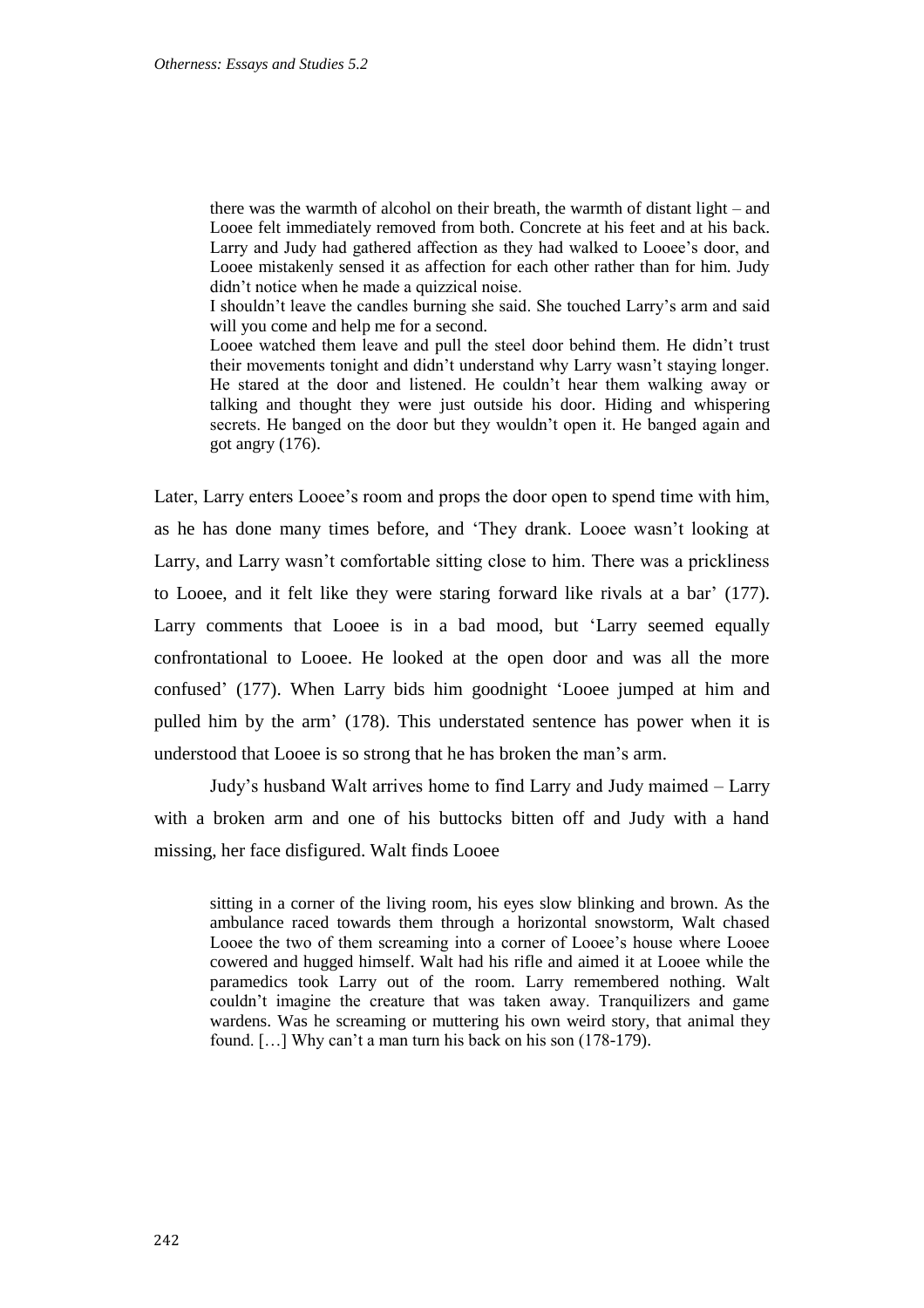The final question in this scene is an interesting one. Despite Walt's apparent inability to turn his back on his son, Walt *does* disown Looee, who is sent to The Girdish Institute and never sees Walt or Judy again. If Looee was human, he would also be incarcerated for his actions. Human incarceration does not usually include clinical trials resulting in permanent physical and psychological damage, however. Judy will remain disfigured for life, but after the initial point of violence, will slowly heal physically and emotionally. By contrast, Looee will be subject to painful experimentation, disease and a cramped cage for the next twenty years, the subject of medical tests to his decline. This is the most blatant example of interspecies disconnection in the book – the pivotal moment where human and animal territories collide, power dynamics shift and both species retreat to familiar territory. Norris' theory of human and animal violence can be applied to this scene, which depicts Looee enacting immediate and violent creatural retribution and the humans resorting to long term, and equally violent cultural punishment. As Norris argues, 'exchanges between natural and cultural life has its most disturbing consequences in connection with the redefinition of human violence' (Norris 1985, 9).

Looee is removed from Judy and Walt's home and taken to a section of the Girdish Institute nicknamed 'The Congo' for the lack of light in the facility and the secrecy of its experiments. The reference to the Congo also nods to Joseph Conrad's *Heart of Darkness* (1899), a novel often used as an example of fictional representation of colonisation and othering. In the research facilities, Looee encounters his own species for the first time since infancy, describing them as 'dogpeople'. He 'awoke to the smell of nothing and a dogperson sitting in a close dark corner of his cage. He sprang and screamed and banged his hands and feet on the cage to scare the creature away' (McAdam 2013a, 194). In this encounter, Looee is confronted with the horror of his own otherness: he sees the chimpanzee as he himself has been seen by humans, and the horror is almost insurmountable.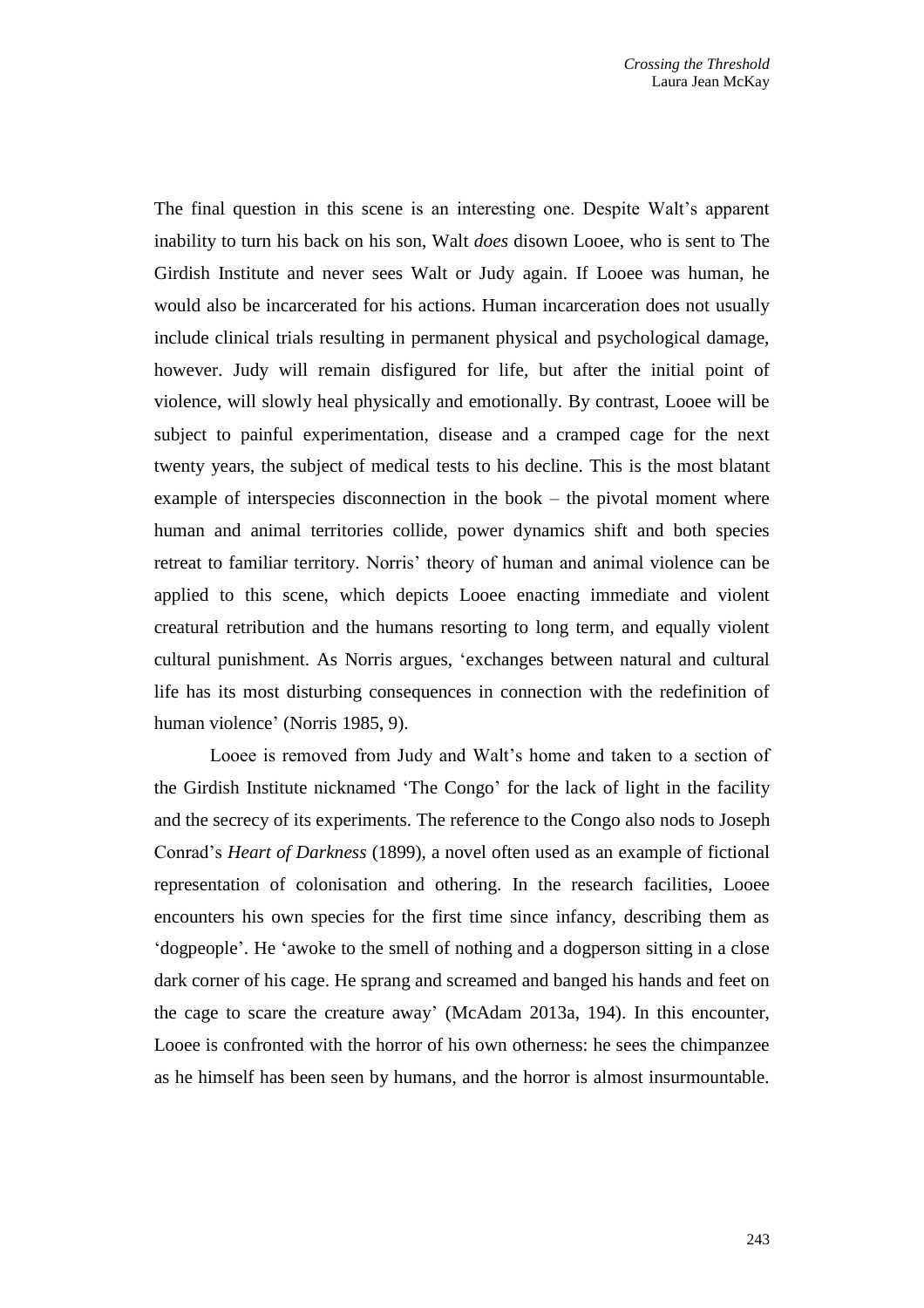Physically, Looee may be similar to the other chimpanzees at the institute, and they may even share a history of being kidnapped and raised by humans, but he has been taught that looking and behaving like a human is correct, and looking and behaving like a chimpanzee is incorrect. He faces a kind of purgatory in the confrontation with self, where everything he has been taught is put into question by the reality of his own species.

McAdam addresses the shock of the other from the perspective of the nonhuman animal, in which encounter is portrayed with horror, then familiarity and then denial – a repressing representation, to borrow from Deleuze and Guattari's term (Deleuze and Guattari 1977). In the cages:

Both were shivering like orphans in an alley. They wouldn't look each other in the eye. Looee hit the cage with the back of his arms and Dusty had nowhere to go. He wouldn't look at Looee but was grinning in fear. Looee saw the grin, saw it as fear instead of a caricature of an ugly man's smile. He understood Dusty for a moment, and then reverted to understanding nothing (McAdam 2013a, 194- 195).

This glimpse of understanding, followed by a state of confusion is mirrored in Judy and Walt's reaction to parenting Looee, and then later in the field section at Girdish. McAdam appears to use this repetition of encounter to show similarity between human and animal others, rather than difference. Indeed, the book trailer for *A Beautiful Truth* focuses on this point, depicting footage of a chimpanzee completing a series of tasks on a computer screen. The text accompanying the trailer reads:

Genetically we have more in common with the chimpanzee than a spinner dolphin does with a bottle nose dolphin, or a red eyed vireo does with a blue eyed vireo. Two related birds with different color eyes. It's a 98% DNA match. We are not descended from apes. We are apes (McAdam 2013c).

*A Beautiful Truth* confronts the perverse and complex issues of human intervention in nonhuman animal lives, where one ape (human) invades another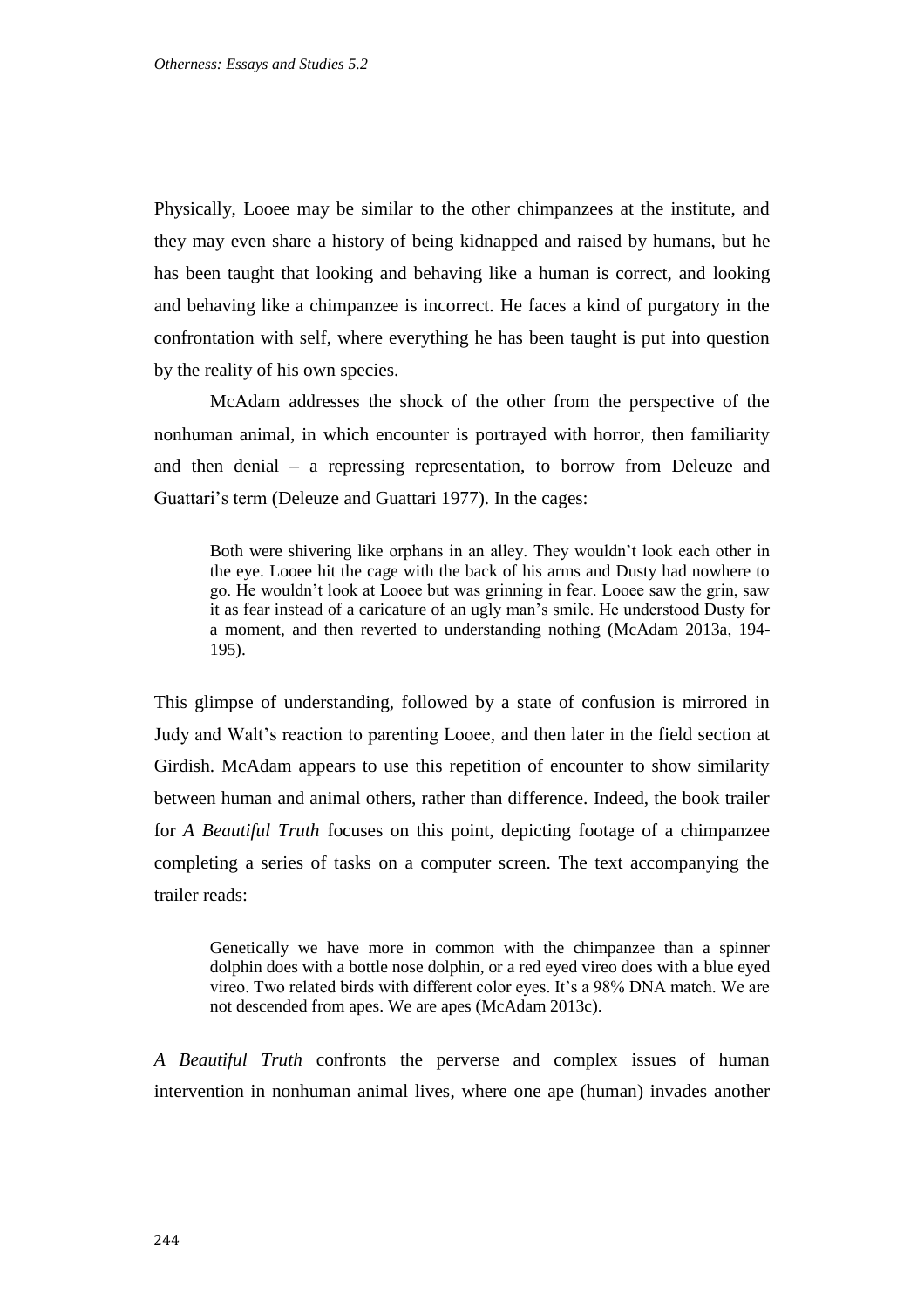(chimpanzee). This provides a challenge to the notion of de- and reterritorialisation. How can a body, which has been invaded, be reclaimed? If Looee's body has been effectively remade into human commercial territory by being leased by a pharmaceutical company, how does the process of de- and reterritorialisation occur? I pose these questions without seeking to answer them in the scope of this paper; rather, they are theorisations of the questions that the novel raises.

## **Challenging Territory**

After years of experimentation on his body, Looee once again becomes other when he is moved from The Congo and introduced to the established community of chimpanzees housed in the field research section of Girdish, headed by a human researcher called Dave. The field section is described by the collective chimpanzee voice as The World: 'The World needs fruit. The World needs sleep. The World needs touch and the quick pink heat' (McAdam 2013a, 12). It is soon apparent that this is the voice of a group of chimpanzees, the collective noun for which is a 'cartload' – interesting to note, given the fact that these are animals that have effectively been kidnapped. The voice that McAdam employs for this section is present tense and unconventionally syntaxed, revealing the inner world of the non-human characters:

Dave was full of questions. ? What does Ghoul want. ? What is name-of this which-is black. And Ghoul had to answer in a certain way or Dave would not understand. Banana give Ghoul which-is black. That is not right. Please machine give Ghoul banana which-is black (ibid., 19-21).

McAdam expands on his use of language in an interview, in which he explains that he 'wanted to look as roundly and honestly as I could at chimpanzees and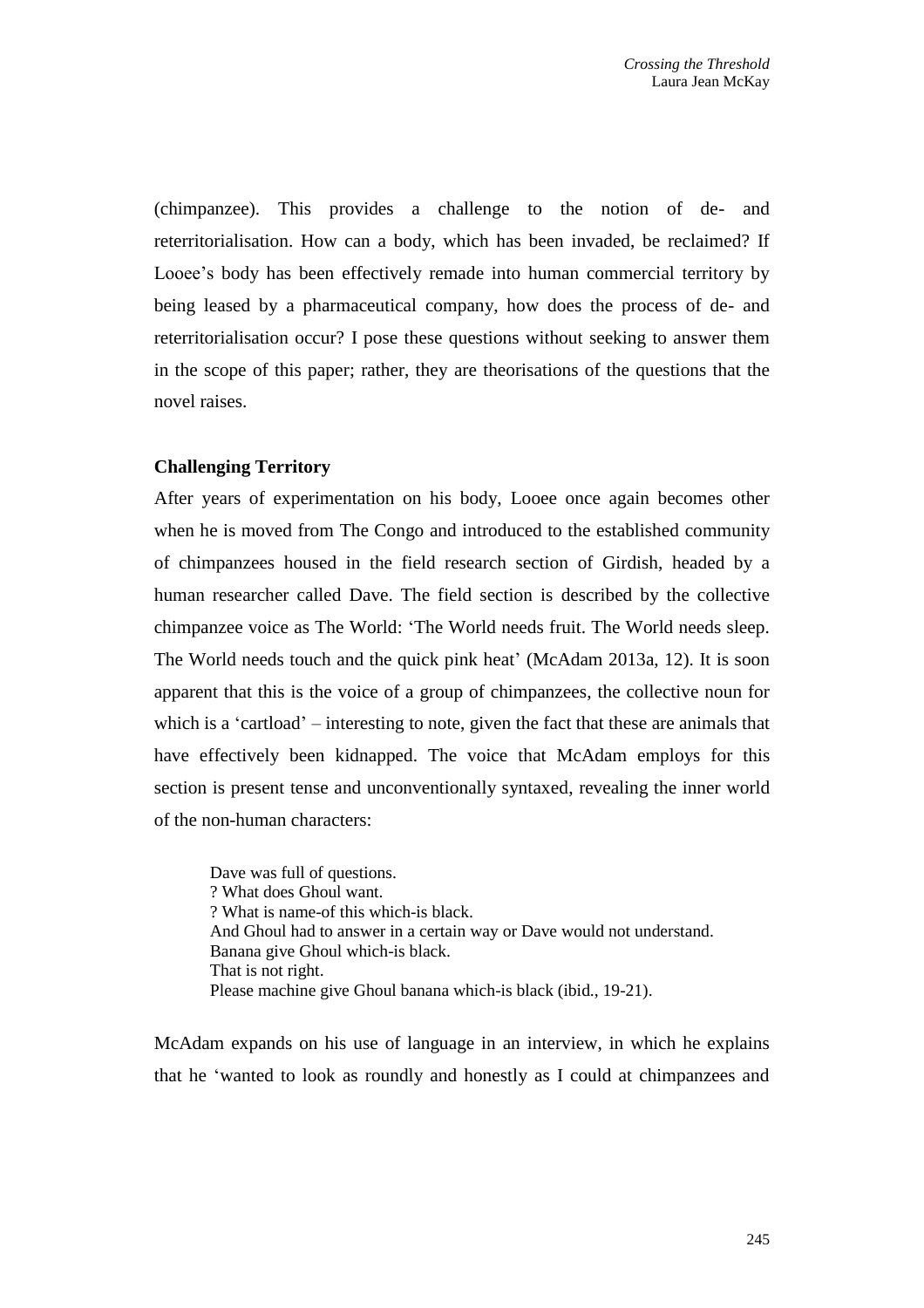tease out from that what it means to be an ape. I'm an ape. You're an ape. We're all great apes, but we don't have a language for that I think. The book was my attempt to find a language for that' (McAdam 2013b). Where English language is inadequate, McAdam supplies his own, with words such as 'yek' to describe Looee's otherness; 'oe', a term to indicate a blissful sense of peace and security; and '¡harag!' to indicate an almost violent excitement. These terms are used exclusively by the characters in the chimpanzee community of Girdish. This has the effect of bringing the reader into the voice and mind of the other. A number of contemporary novels (not to mention poetry, such as Les Murray's *Translations from the Natural World* [1992]) use this technique, including *The Art of Racing in the Rain* (2008) by Garth Stein, told through the perspective of a dog, and *The White Bone* (1999) by Barbara Gowdy*,* told in the collective voice of a herd of elephants.

The World of the field section of the Girdish Institute is cramped, passionate and violent, dominated by food, sleep and sex, along with the ever shifting battle for male supremacy over the group. The other in this world view is human – a controlling, yet very foreign body. Mr. Ghoul, a chimpanzee who has been at the institute long enough to remember times when the humans would smoke with him, reward him if he used a computer and occasionally beat him with sticks, is the primary voice in these sections. Humans are presented as violent and confusing, with occasional acts of kindness: 'Sometimes the people were good and he would walk with them down the hall and hold their hand' (McAdam 2013a, 19). When Mr Ghoul first encounters Looee, he describes him as 'the yek' – indicating Looee's alterity. Mr Ghoul watches as 'a yek appears. He walks oddly. Mr Ghoul sits. He doesn't challenge the yek. He watches […] The yek doesn't move or make a sound. He is black in the corner […] There is no fear in that room. Mr. Ghoul stares at him' (ibid., 238). In describing Looee as a 'yek', Looee is at once other and also similar. A recognisable otherness.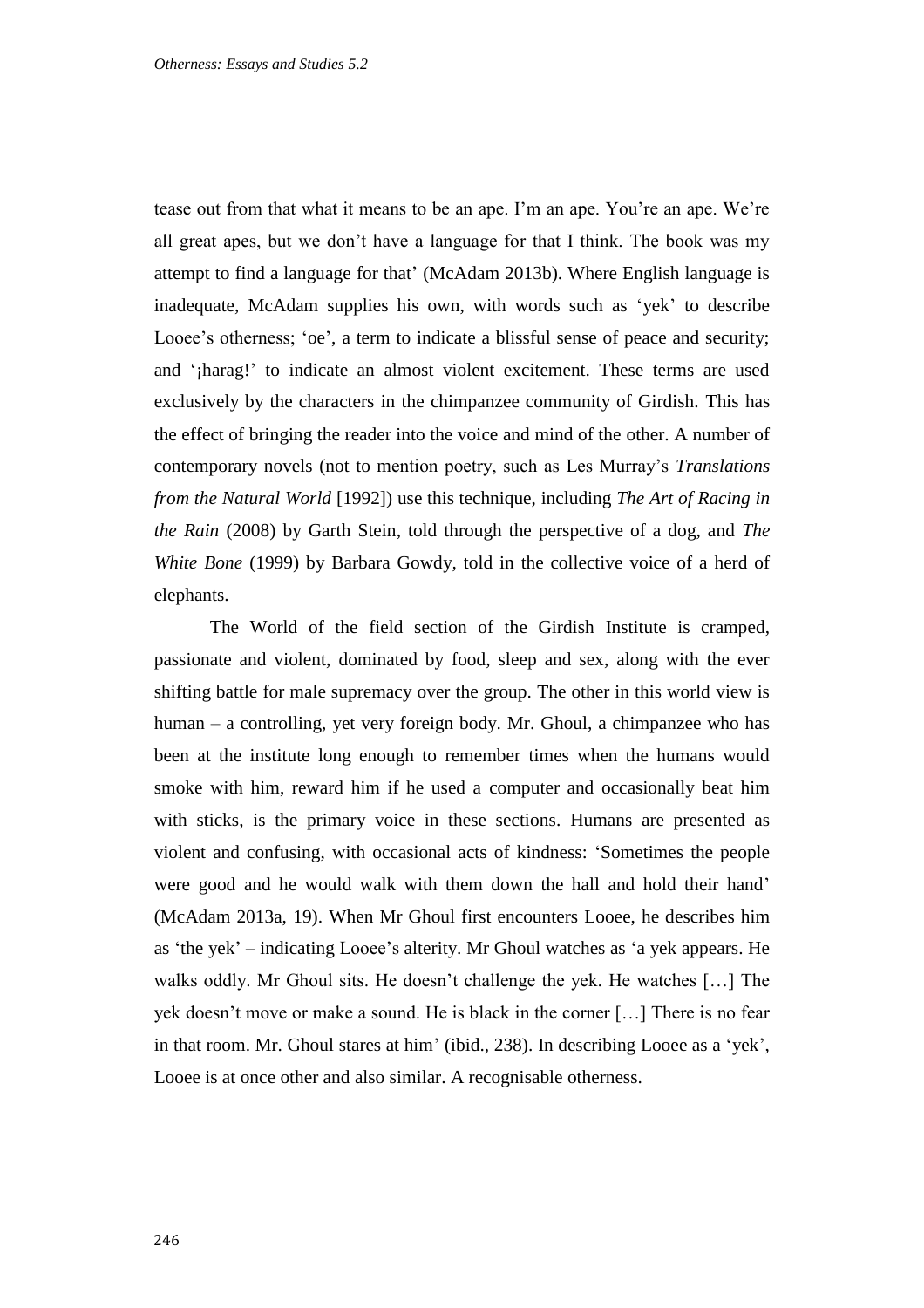While Mr Ghoul accepts Looee, the rest of the chimpanzees in The World struggle with the change. In *Strangers to Ourselves*, psychoanalytic philosopher Julia Kristeva describes the meeting with the stranger as 'a choked up rage deep down in my throat […] the image of hatred and of the other' (Kristeva 1991, 1). McAdam portrays a similar reaction in the field section of Girdish. One of the chimpanzees watches Looee enjoying the sun, thinking of him as 'A foreigner [who] takes our jobs and our women. He has greasy hair, kinky hair, blond hair and no hair, smells like armpits and cumin, patchouli and Ralph Lauren, and I swear I can smell his ass. […] We used to know everyone here' (McAdam 2013a, 281). In contrast, Looee 'sees a dogperson running at him and it looks like he won't stop. It's the crazy one who lost a tooth. He gets hit and is scared despite feeling that he shouldn't be afraid of these animals. He cowers while he is hit, and then runs' (ibid., 246-247). Disassociation between nonhuman primates who have spent their lives with humans, even in cruel situations, is common. In The Centre for Great Apes in Florida, I met a chimpanzee who was housed separately from other chimpanzees because she couldn't accept living with animals. She had been exposed to human culture to such a degree that the creatural was incomprehensible to her and beyond curiosity. She seemed a lonely figure in a separate enclosure, unable to exist in the human world because of her nonhuman strength and otherness, and unable to exist in the chimpanzee world because of her over-exposure to human culture.

After the death of a benevolent alpha male, the community of chimpanzees in the field centre is in disarray – ruled by two violent alpha males. The introduction of Looee to the group brings about change, in that 'the presence of the yek is a brief new perspective, a momentary catalyst for correcting the state of the World. Soon there is a fight involving six of them' (247). The notion of deand reterritorialised space can be applied to the sections of McAdam's book set in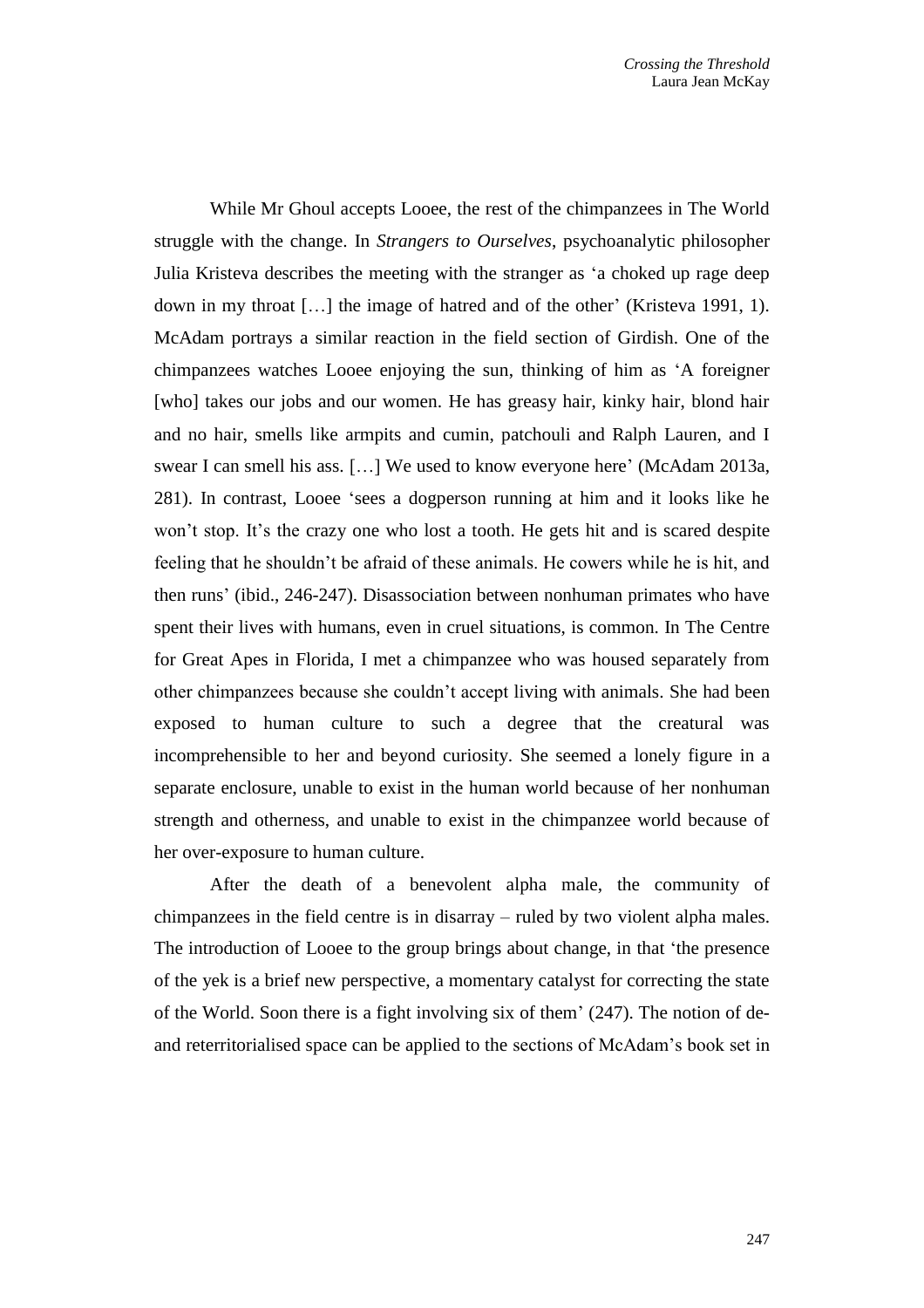The World. For example, on arriving at the field research section, Looee feels that:

For these, his past, and most of the rest of his days, he does not know where he is. A diplomat's son. He is not Looee. He is not a number. He is not he without others to need and define him. There is a truth in every corner of Girdish. Every ape has a home and leaves it; every ape is lost without other apes (249).

This loss of country is also akin to the concept of the foreigner. Looee is a foreigner in his own body – unable to rectify his human experiences with his nonhuman physicality; his animal reactions with the human punishment; his animal companions with his human memories. However, the community in the field research area are equally without country. Though they have thoroughly territorialised their space, and are largely left to their own lives – within the confines of the sanctuary and where food, shelter and medicines are available – almost all of the chimpanzees have experienced life under intensive human intervention and have trouble leaving these memories behind. As well as Looee's history, which spans most of the novel, Mr Ghoul's history is also revealed as that of a chimpanzee used to research the possibilities of interspecies communication. After this research is defunded and abandoned, he still attempts to communicate with Looee using a symbols chart to 'lazily, autistically, [point] at the symbols for up and window and vodka, meaning that when the bed is up you can look through the windows at the moon' (249). Referring back to Deleuze's and Guattari's signs, Ghoul's relationship with his old self is with a deterritorialised space, one that he hasn't quite moved on from.

Looee is also stuck between worlds. Despite being disfigured by cage life in the lab, he climbs to the top of a tree in the research wing and makes the same sounds that he made in the trees when living with Judy and Walt. Looee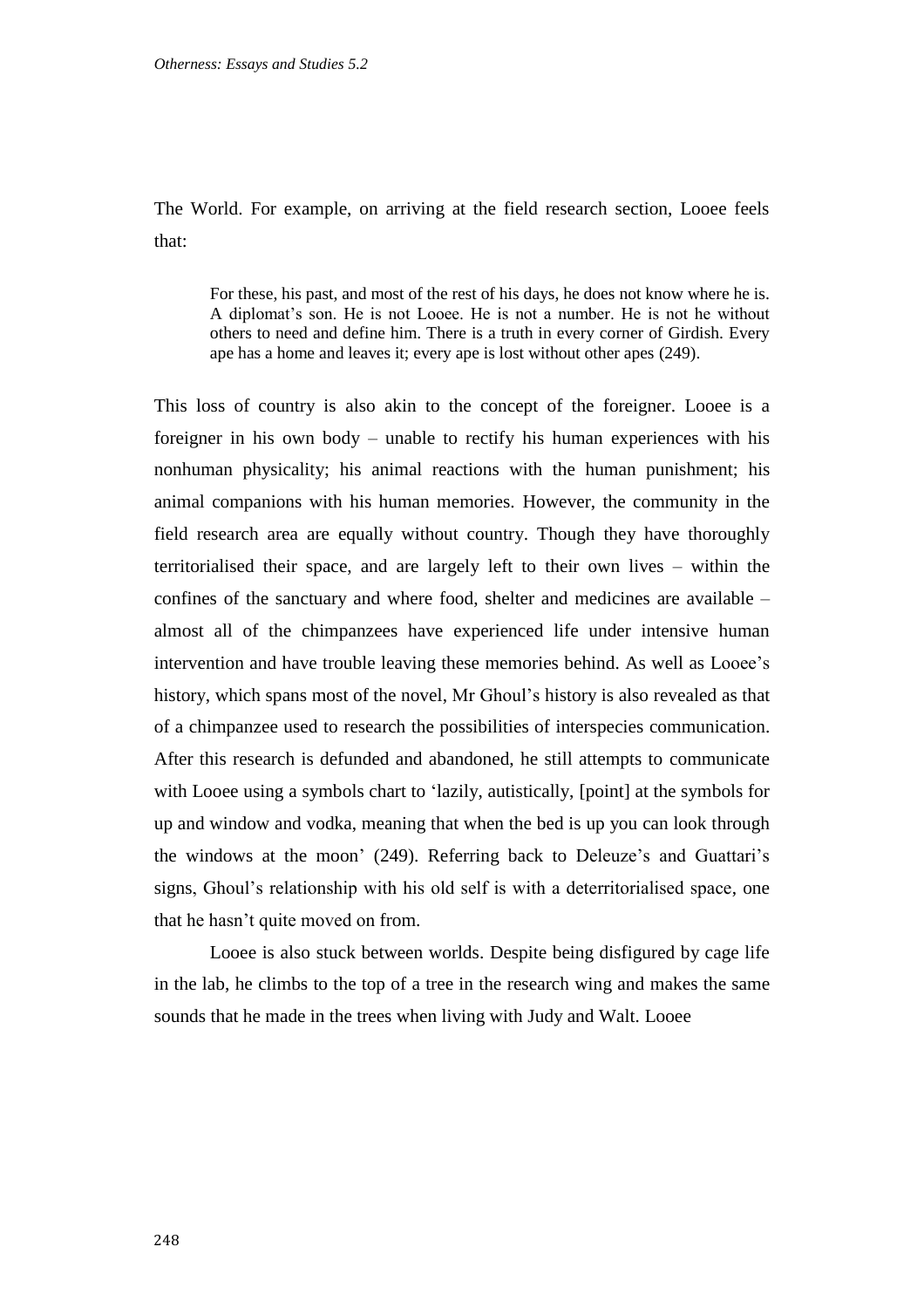moans and snaps and coughs and eats and speaks a language almost human. Pentecostal kitchen gossip. Brandy swoons and lonely comfort and orgasms baffled by swells of new delight. He is calling for someone. Laughing. He stops and hools that song from where beginnings and endings join. ¡Hooooooooooooooo! He's eating spaghetti with meatsauce. ¡Whoo! Friends too far to hear him (289).

While Looee is depicted as finally free amongst his species, there is a melancholy to this final scene, as he calls for Judy and Walt, who are far away both in distance and in their unwillingness to ever see him again. The incarcerated Looee holds the guilt at his creatural violence and is punished for it, while Judy and Walt's cultural guilt goes unpunished.

### **Conclusion**

One of the great successes of *A Beautiful Truth* is McAdam's replication and even-handed depiction of the imbalance imbued in human/nonhuman animal relationships. The complexities of human and nonhuman behaviour are portrayed through the deterritorialisation and reterritorialisation of bodies and domestic spaces, and the tension builds as the boundaries between human and animal are blurred. McAdam shows where domestic territory shared across species fails. Although the immediate victims are the human characters of Judy, Larry and Walt, the ultimate victim is Looee. He is forcibly removed from his original Sierra Leonean jungle territory and given a new space. Then, when he brings the animalinstinctual into human domestic territory, he is taken away to the Girdish Institute. At this point the notion of domestic territory moves from the human home and depictions of Looee as a body in that home, to Looee's body leased to a pharmaceutical company.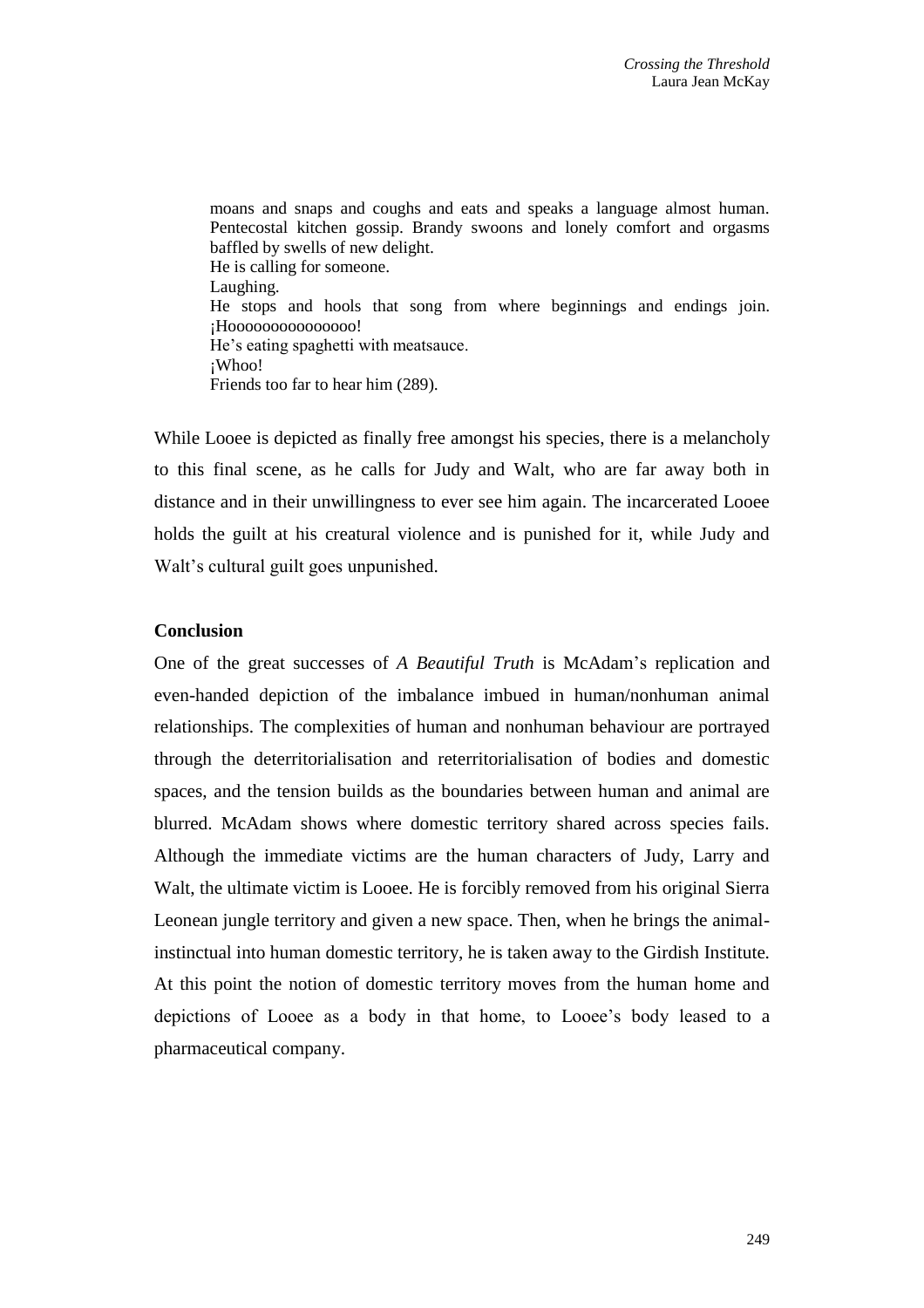In *A Beautiful Truth*, mechanical process is aligned with loss, for both humans and other animals. A veterinarian in one of the scenes in the research laboratory is dissecting another deceased chimpanzee in the section where Looee is housed, and sees his hands inside the animal's body and loses 'all sense of whose hands they were' (McAdam 2013a, 216). Due to the effects of repeated ketamine injections, Looee also loses sense of his hands, and attacks them regularly. McAdam regularly visited a chimpanzee sanctuary in Montreal to research his book and describes an interaction with a male chimpanzee who spat water on him in order to make it clear that he wanted a bottle of Gatorade. McAdam says that the chimpanzee's

struggle was to communicate his desire to get that thing. First it began with play and then it escalated and became more desperate and when he finally got what he wanted he reasserted his authority by dinging the water bottle at my head. As I stood there humiliated, I also stood there with open eyes, thinking all the stuff that I'd read to that point about our genetic and immunological relationship with chimpanzees is there in a nutshell. I've been thinking of human life since those times as ape life. As an interplay between individuals wanting something and other individuals either arbitrating or providing (McAdam 2013d).

McAdam's views align him with Despret's theories of animal agency; however, his novel also points to the fact that there is a big difference between human and nonhuman agency. Despite the correlations that McAdam continues to draw, the separation between cultural and creatural always becomes clear: at the end of the day the veterinarian is able to leave the institute, Looee is not, and will not for the remainder of his life in the book.

McAdam's portrayal of the similarities between human and chimpanzee primates is Darwinian in its attempt to 'collapse' (Norris 1985, 3) difference. Norris argues that, by contrast, 'Hegel made the function of the "other" in human desire the cornerstone of the symbolic life that marks the radical distinction between Nature and culture' (ibid., 3). For Norris, biocentrism allows the traditional view of nonhuman animals' deficient lack (in intelligence, ability and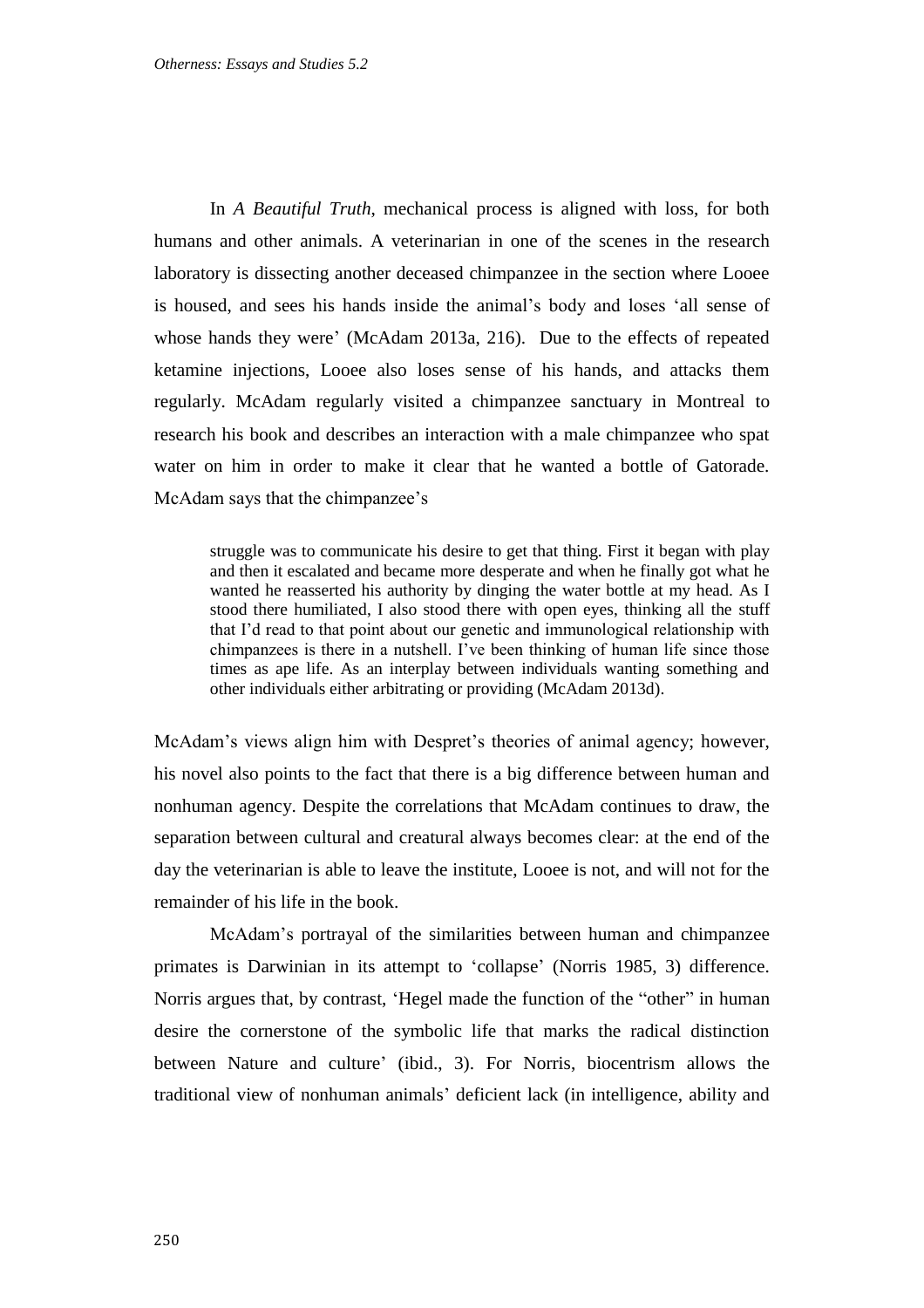power) to be instead prescribed to humans, in which 'it is cultural man, rather, who is engendered by an imaginary lack that gives birth to desire, language, intersubjectivity, social life, that is, the entire Lacanian Symbolic Order that is governed by the "other"' (3-4).

Is the overarching message to *A Beautiful Truth* (for it is certainly a novel with a strong moral compass) that we should leave nonhuman animals alone? In terms of territorial engagement, the depiction of human domination is not one of invasion as such (at least, not at first) but of bringing the nonhuman into the human space. McAdam shows how this can work (to a degree) in a human/baby chimpanzee relationship, as long as the chimpanzee behaves as a human – as much as this is possible. When Looee returns to chimpanzee nature, he his punished and his body effectively taken from him. The Girdish Institute is described by one of the characters as a 'perverse abattoir where the animals were efficiently denied their death' (McAdam 2013a, 216). It is also a space that takes human territorialisation to a level where other bodies are, as Plumwood suggests, resources to be owned, manipulated and discarded. Norris also argues that in terms of biocentric thinking, 'mimesis acquires a negative value as inimical to the animal's power and to the body's life. Mimesis is the negative mark, the mark of absence, castration, and death' (Norris 1985, 5). In the theorisation of *A Beautiful Truth*, the territorial mark (index or sign) described in Deleuze and Guattari's and Norris' notions is that of Looee's ruined body at the hands of human intervention, and Looee is left in a between state of motion and de- and reterritorialisation. If McAdam's intention was to show how badly human love for another animal can go, it has been starkly realised in *A Beautiful Truth*.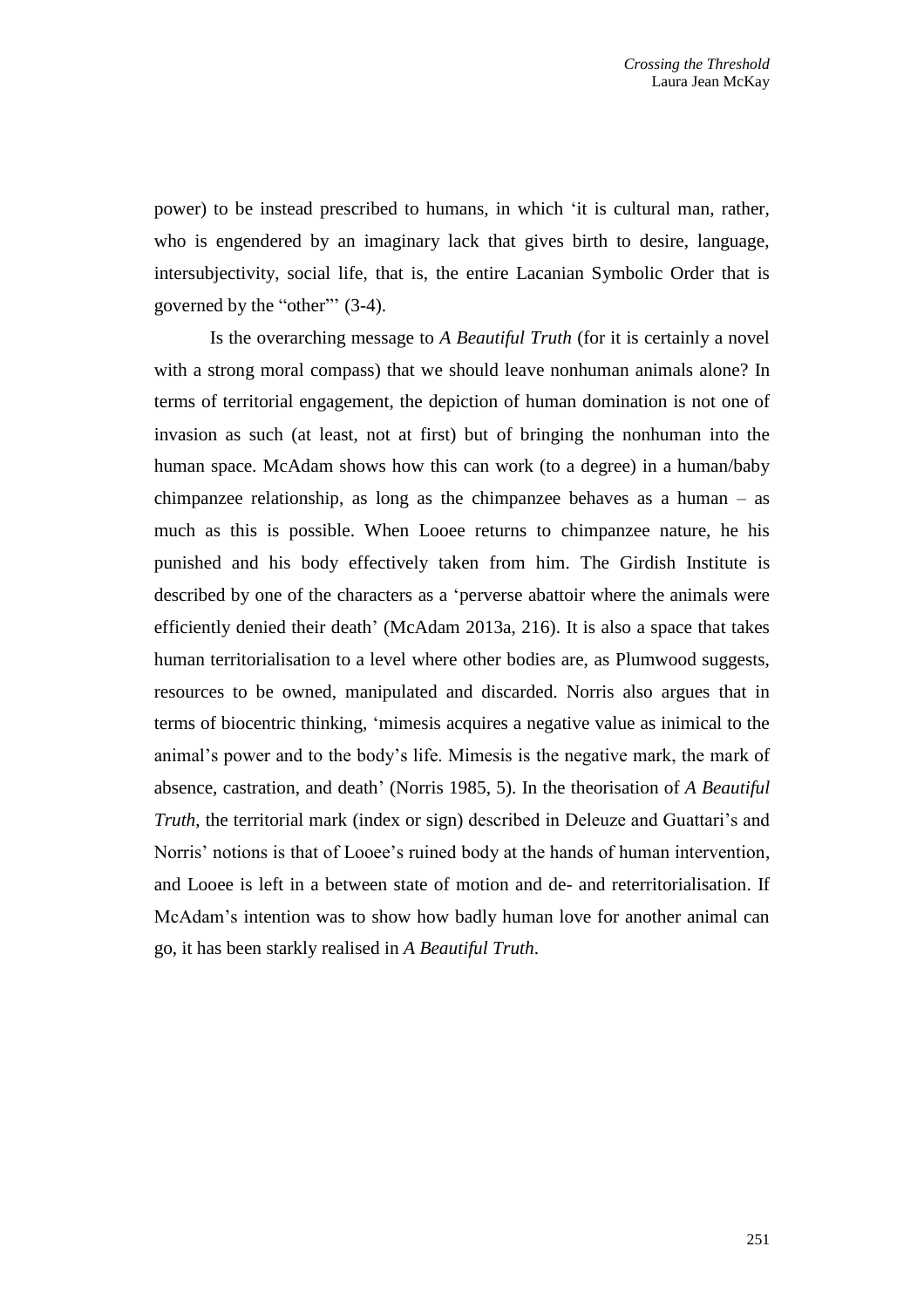#### **Bibliography**

Abramson, Neil. 2011. *Unsaid: A novel*. New York: Center Street.

- Borkfelt, Sune. 2011. 'Non-Human Otherness: Animals as Others and Devices for Othering.' In *Otherness: A Multilateral Perspective*, edited by Susan Yi Sencindiver, Maria Beville and Marie Lauritzen, 137-154. Frankfurt am Main: Peter Lang.
- Deleuze, Gilles. 2012. *Gilles Deleuze from A to Z with Claire Parnet*. Cambridge, Mass.: Semiotext(e); MIT Press. Video recording.
- ––– and Felix Guattari. 1977. *Anti-Oedipus: Capitalism and Schizophrenia.* New York: Viking Press.
- –––. 1987. *A Thousand Plateaus: Capitalism and Schizophrenia*. Translated by Brian Massumi. Minneapolis: University of Minnesota Press.
- Derrida, Jacques. 2008. *The Animal That Therefore I Am*. New York: Fordham University Press.
- Despret, Vinciane. 2008. 'The Becomings of Subjectivity in Animal Worlds.' *Subjectivity*  23.1: 123-139.
- Fowler, Karen Joy. 2013. *We Are All Completely Beside Ourselves*. New York: G. P Putnam's Sons.
- Goldman, Jason G. 2015. 'What made Humans into Global Super Predators?' *Conservation Magazine,* August 21, 2015. Accessed December 5, 2015. [http://conservationmagazine.org/2015/08/what-made-humans-into-global-super](http://conservationmagazine.org/2015/08/what-made-humans-into-global-super-predators/)[predators/.](http://conservationmagazine.org/2015/08/what-made-humans-into-global-super-predators/)
- Goldsworthy, Peter. 1995. *Wish*. Sydney: Angus & Robertson.
- Gowdy, Barbara. 1998. *The White Bone*. Toronto: Harper Collins.
- Grosz, Elizabeth. 2008. *Chaos, Territory, Art: Deleuze and the Framing of the Earth*. New York: Columbia University Press.
- Hale, Benjamin. 2011. *The Evolution of Bruno Littlemore*. New York: Twelve.
- Haraway, Donna. 2003. *The Companion Species Manifesto: Dogs, People and Significant Otherness*. Chicago: Prickly Paradigm Press.
- –––. 2008. *When Species Meet*. Minneapolis: University of Minnesota Press.